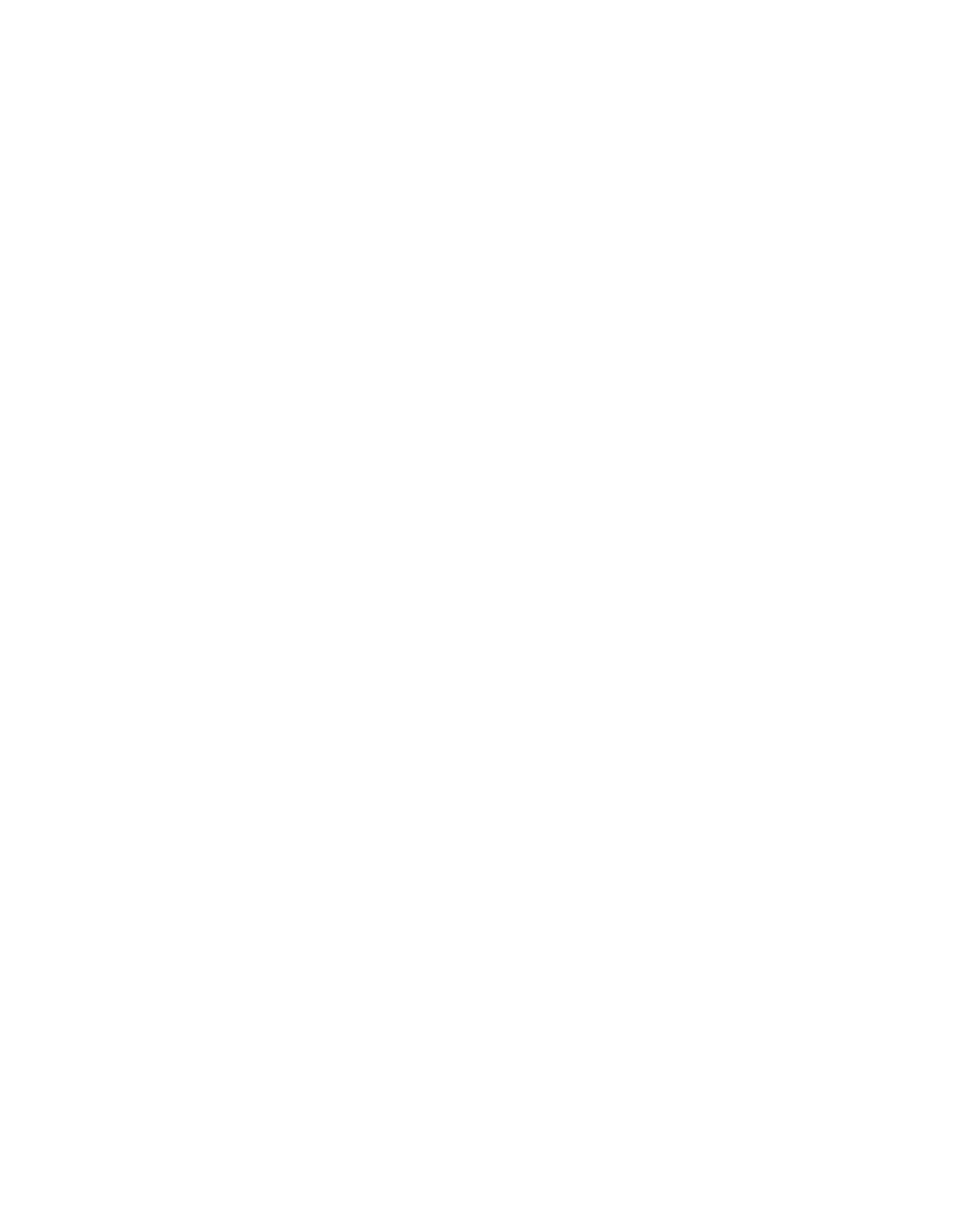

#### **Dear Optimum HealthCare Provider,**

You currently have members that have chosen a Special Needs Plan (SNP) offered by Optimum HealthCare Plan. As part of the requirements for administering a SNP, Optimum HealthCare must complete a number of administrative tasks. This package is part of the administrative tasks required of Optimum HealthCare by the Centers for Medicare & Medicaid Services (CMS).

#### **To Determine which of your Optimum HealthCare Members is in a SNP/ID Card:**

To determine which of your Optimum HealthCare patients is in a SNP please refer to the plan name on their member identification card as illustrated below. The associated table shows the type of SNP by plan name. As the patient's treating physician you know which chronic disease is applicable to your patient. Whenever possible please review the Care Plan with patients during office visits.

| Plan Name                       | <b>Plan Type</b> | <b>Disease</b>               |
|---------------------------------|------------------|------------------------------|
| Optimum Diamond<br>Rewards      | Chronic SNP      | CHF; CVD,<br><b>Diabetes</b> |
| Optimum Diamond<br>Rewards COPD | Chronic SNP      | Pulmonary<br>Disease         |
| Optimum Emerald Partial         | Dual SNP         | Not applicable               |
| Optimum Emerald Full            | Dual SNP         | Not applicable               |



#### **What is a SNP?**

Under the Medicare Modernization Act of 2003 (MMA), Congress created a new type of Medicare Advantage coordinated Care Plan focused on individuals with special needs. Special needs plans (SNPs) were allowed to target enrollment to one or more types of special needs individuals identified by Congress as: 1) institutionalized; 2) dually eligible; and/or 3) individuals with severe or disabling chronic conditions.

SNPs offer the opportunity to improve care for Medicare beneficiaries with special needs, primarily through improved coordination and continuity of care. Dual-eligible SNPs also offer the opportunity of enhanced benefits by combining those available through Medicare and Medicaid. SNPs focus on monitoring health status, managing chronic diseases, avoiding inappropriate hospitalizations and helping beneficiaries move from high risk to lower risk on the care continuum. Specific legislative and regulatory provisions allow SNPs to focus on specific subsets of the Medicare population with the intent to improve care and control costs for these beneficiaries.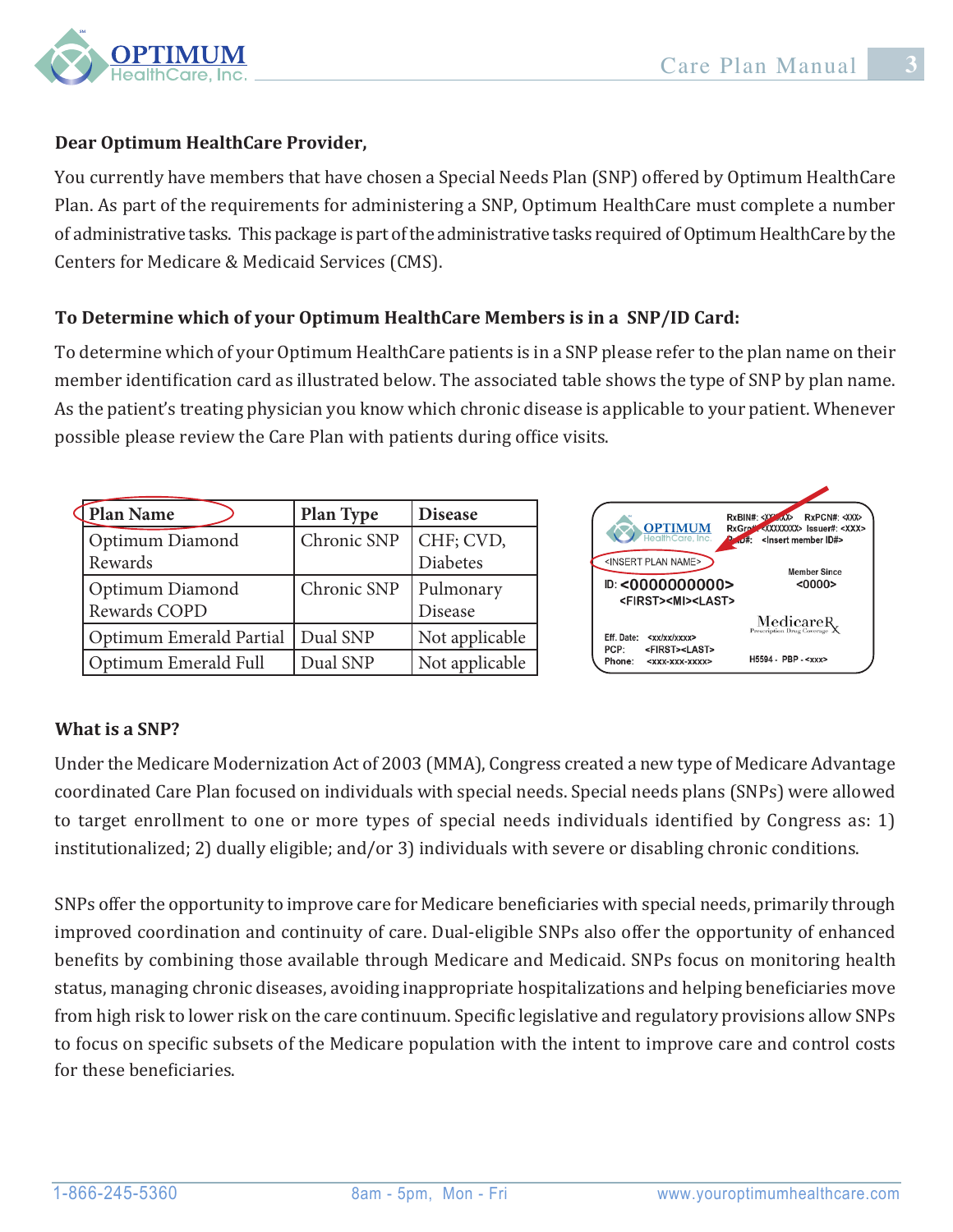

#### **What are included in SNP conditions?**

Within our SNP, Optimum HealthCare has identified five major disease states represented most frequently. These include: Diabetes, Cardiovascular Disease, Congestive Heart Failure, and Pulmonary diseases such as COPD and Asthma.

#### **What are the CMS requirements for SNP's?**

Centers for Medicare & Medicaid Services (CMS) require Plans to provide individualized Care Plans for each member enrolled in a SNP in order to help the member maintain/improve their health.

In addition to the Care Plan, CMS has created a number of administrative requirements to offer a SNP program:

- SNPs must have a Model of Care. This is the Plan's document delineating how it will deliver the specialized services and benefits to our SNP members.
- SNPs are required to have specialized providers necessary to meet the intensive needs of these patients.
- An initial and yearly comprehensive assessment of the member is also required.
- Optimum HealthCare must gather information, as available, from the patient, the patient's caregivers and the patient's physicians.
- The information is to be reviewed by an interdisciplinary care team that develops a Care Plan specifically tailored to each SNP member.
- Coordinated Care must be provided through transitions from Hospital to SNF to Home.
- To monitor the effectiveness and improve the Care Plan, CMS requires that Optimum HealthCare create a quality improvement program.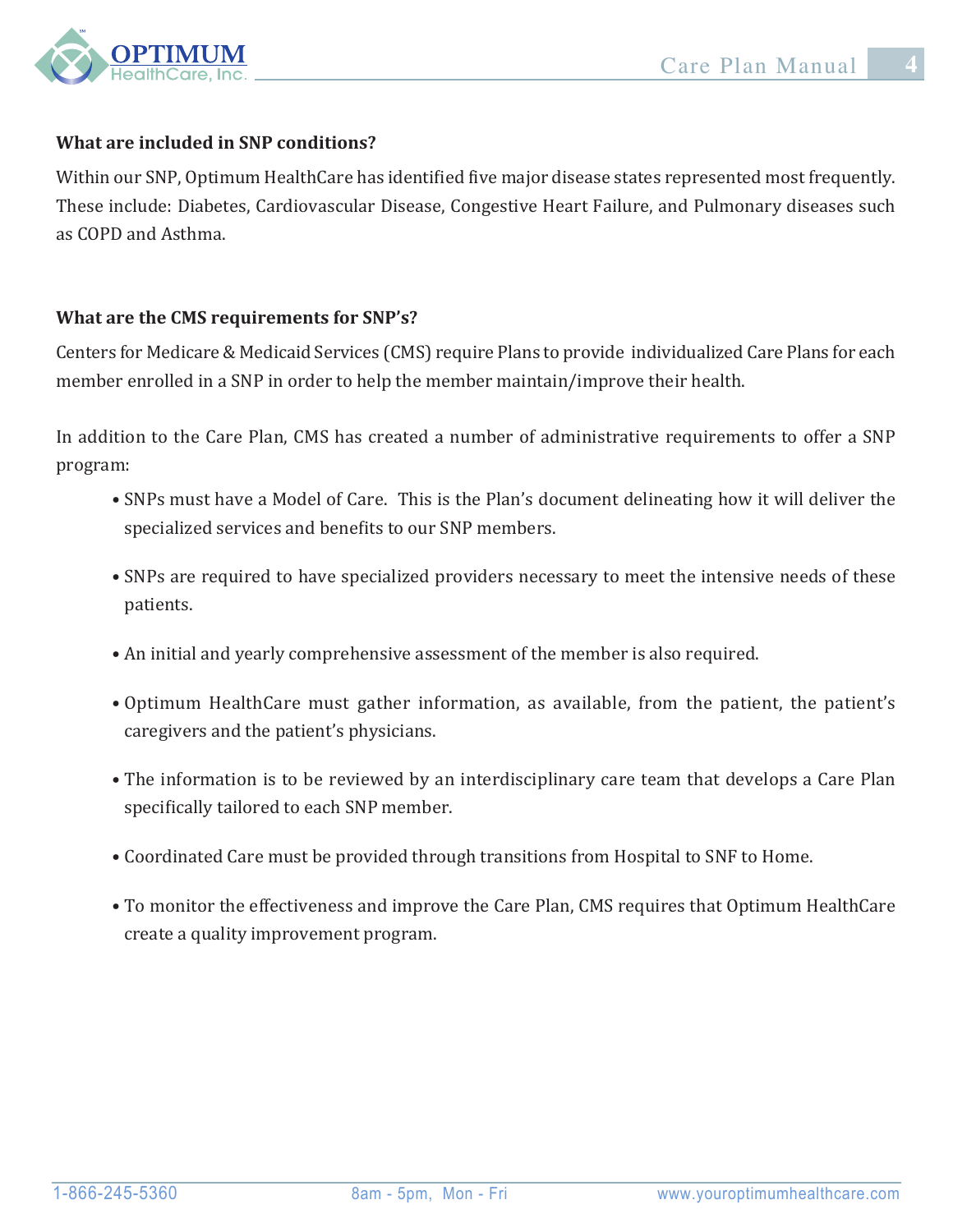

#### **What is a Care Plan and how it is developed?**

Every member enrolled into a Special Needs Plan (SNP) has a Care Plan developed specifically from the responses given on the Disease Specific Assessment. Member responses on the Initial Health Assessment Tool will also provide the Plan with information regarding their health as well as functional and emotional needs. From those responses, members are placed into one of three "tiers".

#### **Tier 1 Care Plans**

Tier 1 Care Plans are assigned to all SNP members due to their qualifying disease (C-SNP) and /or dual-eligible status (D-SNP). Members stratifying into Tier 1 receive a disease-specific Care Plan that is appropriate for all individuals with the same or similar diagnosis as these individuals share similar healthcare challenges. For Dual Members without a known disease stratifying into Tier 1, the Health Plan has developed a Dualeligible specific Care Plan that addresses common barriers and challenges incurred by Members sharing similar socio-economic backgrounds (unmet transportation needs, difficulty with copays, etc.). Tier 1 Care Plans are especially helpful during initial care transitions prior to receiving clinical assessment, updates, and subsequent claims experience as well as for new members. These Care Plans also serve as a safeguard to those members we are unable to contact, and those not completing Health Assessment Tools.

The next 5 pages are the Plan developed Tier 1 Care Plans.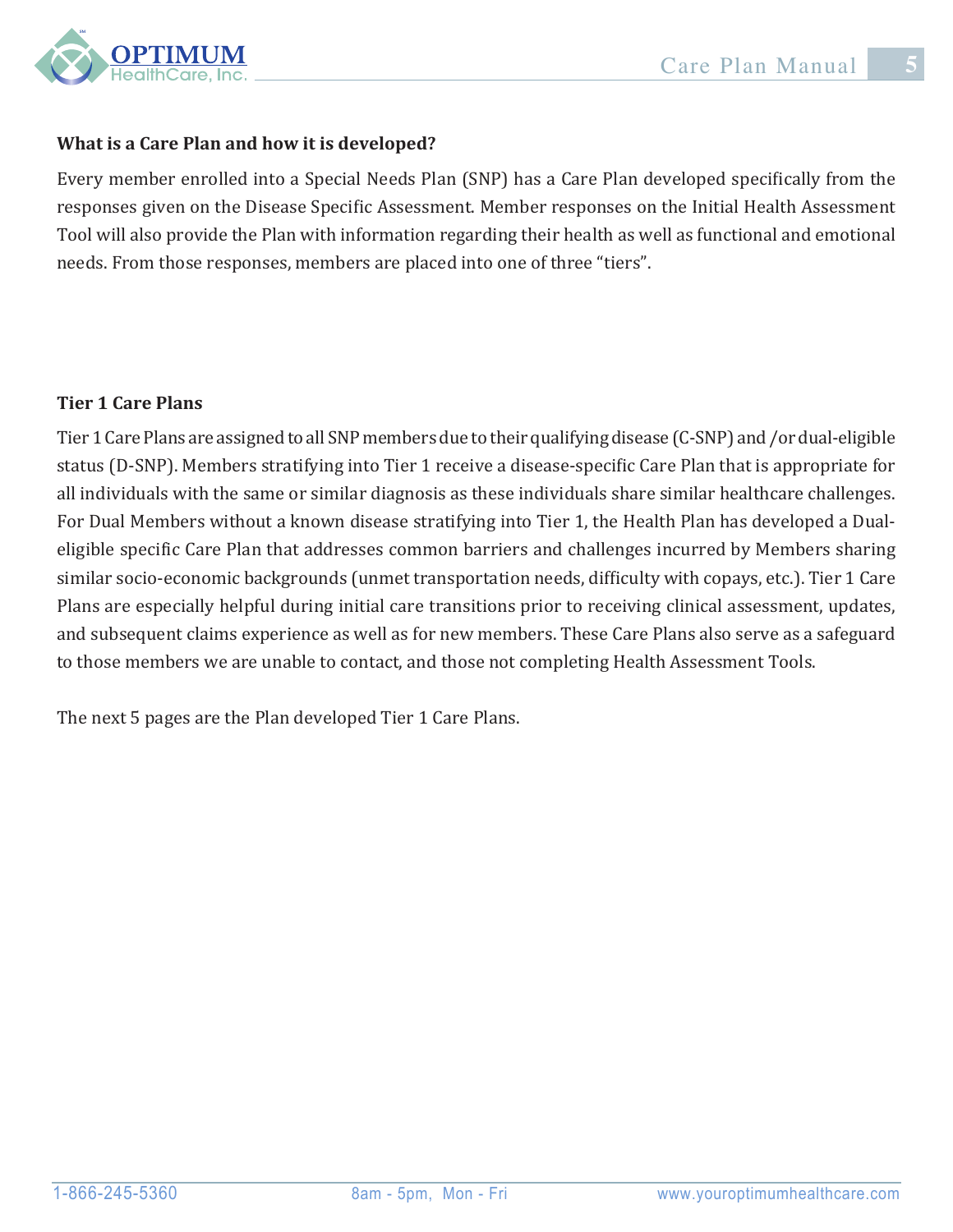



# CARDIOVASCULAR DISEASE CARE PLAN

#### **Problems**

1. Patient has Cardiovascular Disease

#### **Interventions**

- **1.** Plan will mail educational packet four times a year and/or newsletters twice a year containing the following information:
	- Importance of medication adherence
	- Importance of blood pressure control
	- Importance of diet
	- Importance of exercise
	- Importance of weight control
	- Importance of smoking cessation
	- Information of use of their Medical Home
- **2.** Physician monitoring of outcomes for compliance with regimen goals following the selected evidence-based clinical guidelines:
	- 2019 ACC/AHA Guideline on the Primary Prevention of Cardiovascular Disease A Report of the American College of Cardiology/American Heart Association Task Force on Clinical Practice Guidelines, September 2019 http://www.onlinejacc.org/content/74/10/e177
	- 2018 AHA/ACC/AACVPR/AAPA/ABC/ACPM/ADA/AGS/APhA/ASPC/NLA/PCNA Guideline on the Management of Blood Cholesterol: Report of the American College of Cardiology Foundation/American Heart Association Task Force on Clinical Practice Guidelines, November 2018. https://www.acc.org/latest-in-cardiology/ten-points-to-remember/2018/11/09/14/28/2018-guideline-onmanagement-of-blood-cholesterol
	- Monitor timely and appropriate medication refills
	- Monitor laboratory data for with above guidelines as applicable
	- Monitor progress to determine if further interventions need to be developed and addressed
	- Monitor Emergency Department and inpatient hospital admissions and encourage more frequent patient Medical Home visits and interventions
- **3.** Other important interventions: See your patient within 7 days of all inpatient hospitalizations. Complete medication reconciliation during follow-up visit. Include documentation that the medications prescribed/ordered at discharge were reconciled with the patient's current medications.

At least annually, address the following with your patients and document in patients' records:

- Advance Care Planning
- Medication Review
- Functional Status Assessment
- Comprehensive Pain Screening
- Behavioral Health, Substance Abuse and Mood Disorders

#### **Goals**

- 1. Maintain timely and appropriate medication refills
- 2. Primary care provider visit at least two (2) times a year
- 3. Obtain annual lipid profile, LDL-C
- 4. Obtain annual influenza immunization
- 5. Obtain pneumococcus immunization
- 6. Patient understands use of their Medical Home
- 7. Reduce the need for Emergency Department utilization through promotion of Medical Home
- 8. Decrease inpatient admissions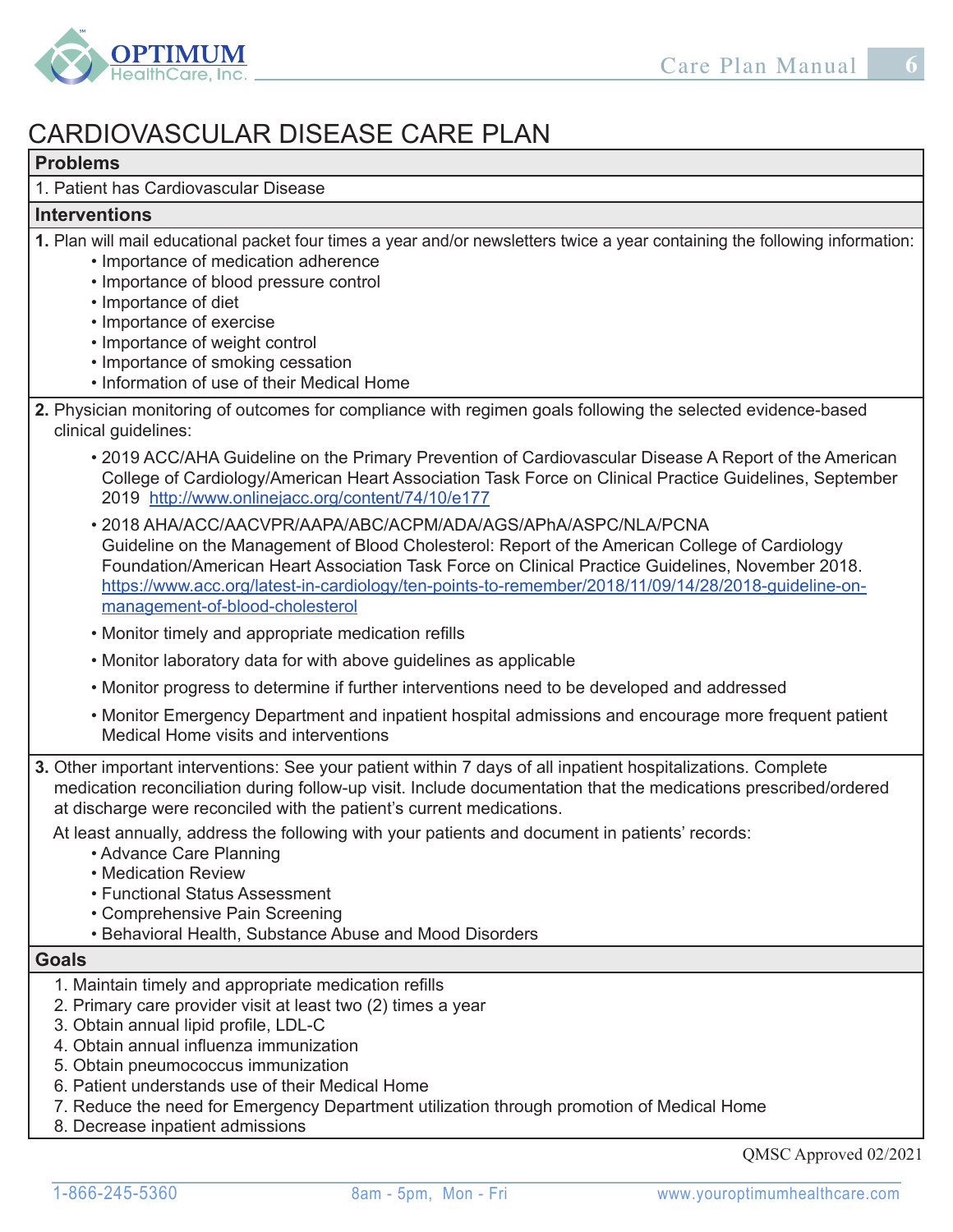

# CONGESTIVE HEART FAILURE CARE PLAN

#### **Problems**

1. Patient has Congestive Heart Failure

#### **Interventions**

- **1.** Plan will mail educational packet four times a year and/or newsletters twice a year containing the following information:
	- Importance of daily weights
	- Importance of blood pressure control
	- Importance of reducing salt intake
	- Importance of smoking cessation
	- Early signs of exacerbation of condition
	- Importance of dietary compliance
	- Information of use of their Medical Home
- **2.** Physician monitoring of outcomes for compliance with regimen goals following the selected evidence-based clinical guidelines:
	- 2017 ACC/AHA/HFSA Focused Update of the 2013 ACCF/AHA Guideline for the Management of Heart Failure: A Report of the American College of Cardiology/American Heart Association Task Force on Clinical Practice Guidelines and the Heart Failure Society of America. Circulation. April 2017. http://circ.ahajournals.org/content/early/2017/04/26/CIR.0000000000000509
	- Monitor timely and appropriate medication refills
	- Monitor Emergency Department and inpatient hospital admissions and encourage more frequent Medical Home visits and interventions
	- Monitor progress to determine if further interventions need to be developed and addressed
- **3.** Other important interventions: See your patient within 7 days of all inpatient hospitalizations. Complete medication reconciliation during follow-up visit. Include documentation that the medications prescribed/ordered at discharge were reconciled with the patient's current medications.

At least annually, address the following with your patients and document in patients' records:

- Advance Care Planning
- Medication Review
- Functional Status Assessment
- Comprehensive Pain Screening
- Behavioral Health, Substance Abuse and Mood Disorders

#### **Goals**

- 1. Maintain timely and appropriate medication refills
- 2. Obtain a baseline ejection fraction measurement
- 3. Obtain annual lipid profile, LDL-C
- 4. Obtain annual influenza immunization
- 5. Obtain pneumococcus immunization
- 6. Primary care provider visit at least two (2) times a year
- 7. Patient understands use of their Medical Home
- 8. Reduce the need for Emergency Department utilization through promotion of Medical Home
- 9. Decrease inpatient admissions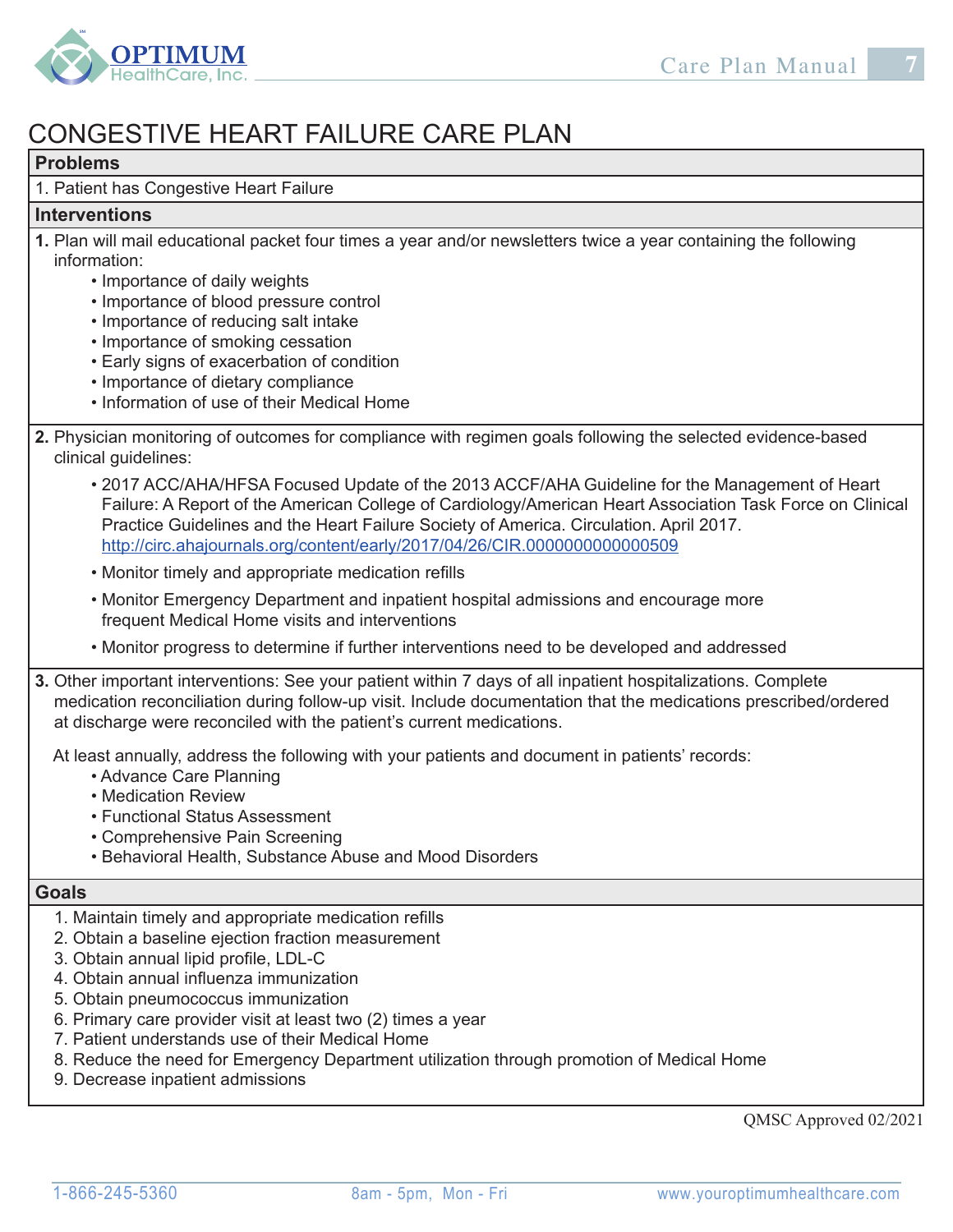



# DIABETES CARE PLAN

#### **Problems**

1. Patient has diabetes identified by HbA1c value

#### **Interventions**

- **1.** Plan will mail educational packet four times a year and/or newsletters twice a year containing the following information:
	- Importance of adhering to medication regimen
	- Importance of an annual eye exam, foot care, blood glucose, and blood pressure control
	- Importance of smoking cessation
	- Importance of dietary compliance
	- Information of use of their Medical Home
- **2.** Physician monitoring of outcomes for compliance with regimen goals following guidelines:
	- Standards of Medical Care in Diabetes American Diabetes Association, January 2021. http://professional.diabetes.org/content/clinical-practice-recommendations
	- Monitor timely and appropriate laboratory data for compliance and recommended testing of HbA1c, LDL-C level, and other profiles as needed
	- Monitor Emergency Department and inpatient hospital admissions and encourage more frequent patient Medical Home visits and interventions
	- Monitor progress to determine if further interventions need to be developed and addressed
- **3.** Other important interventions: See your patient within 7 days of all inpatient hospitalizations. Complete medication reconciliation during follow-up visit. Include documentation that the medications prescribed/ordered at discharge were reconciled with the patient's current medications.

At least annually, address the following with your patients and document in patients' records:

- Advance Care Planning
- Medication Review
- Functional Status Assessment
- Comprehensive Pain Screening
- Behavioral Health, Substance Abuse and Mood Disorders

#### **Goals**

- 1. Obtain HbA1c at least two (2) times a year
- 2. Maintain HbA1c at less than 7.0% (target HbA1c goals may be higher in the frail elderly)
	- a. HbA1c poor control > 9.0%
	- b. HbA1c limited control ≥7.0% and ≤9.0%
	- c. HbA1c control < 7.0%
- 3. Maintain timely and appropriate medication refills
- 4. Primary care provider visit at least two (2) times a year
- 5. Obtain annual lipid profile, LDL-C
- 6. Maintain LDL-C level, < 100mg/dL or use of appropriate statin
- 7. Obtain annual influenza immunization
- 8. Obtain pneumococcus immunization
- 9. Obtain annual retinal exam, retinopathy
- 10. Obtain annual foot exam, neuropathy
- 11. Patient understands use of their Medical Home
- 12. Reduce the need for Emergency Department utilization through promotion of Medical Home
- 13. Decrease inpatient admissions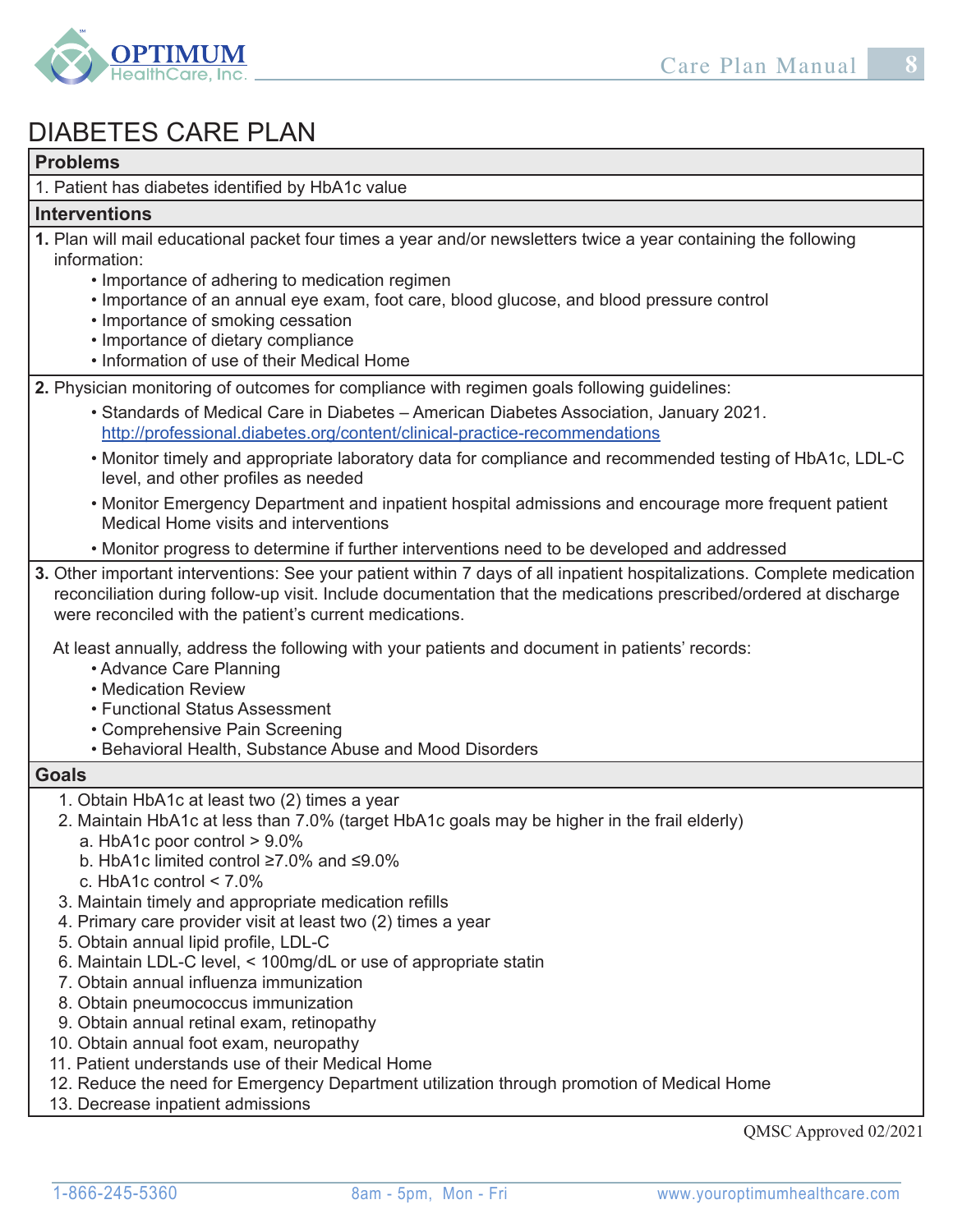

# DUAL ELIGIBLE MEMBER CARE PLAN

#### **Problems**

1. Patient is socioeconomically disadvantaged which may negatively impact patient's ability to access needed and preventive healthcare services.

#### **Interventions**

- **1.** Plan will identify the chronic condition. When the condition is diagnosed, the plan will provide accessibility, via mail, point of contact (PCP, and service providers), and other communication methods, such as an educational packet four times a year and/or newsletters twice a year containing the following information:
	- Information of use of their Medical Home, which includes access and support to Social and Behavioral **Services**
	- Importance of smoking cessation
	- Importance of immunization
	- Importance of medication adherence
	- Early signs of exacerbation of condition
	- Importance of dietary compliance
- **2.** Physician monitoring of outcomes for compliance with regimen goals following the selected evidence-based clinical guidelines:
	- Recommendations of the U.S. Preventive Services Task Force https://uspreventiveservicestaskforce.org/uspstf/

#### **Additional considerations:**

- Monitor timely and appropriate medication refills
- Monitor Emergency Department and inpatient hospital admissions and encourage more frequent patient Medical Home visits and interventions
- Monitor progress to determine if further interventions need to be developed and addressed
- **3.** Other important interventions: See your patient within 7 days of all inpatient hospitalizations. Complete medication reconciliation during follow-up visit. Include documentation that the medications prescribed/ordered at discharge were reconciled with the patient's current medications.

At least annually, address the following with your patients and document in patients' records:

- Advance Care Planning
- Medication Review
- Functional Status Assessment
- Comprehensive Pain Screening
- Behavioral Health, Substance Abuse and Mood Disorders

#### **Goals**

- 1. Maintain timely and appropriate medication refills
- 2. Primary care provider visit at least two (2) times a year
- 3. Obtain annual influence immunization
- 4. Obtain pneumococcus immunization
- 5. Patient understands use of their Medical Home
- 6. Assist with Social Services and Behavioral Health Services
- 7. Educate patient on the program eligibility requirements
- 8. Reduce the need for Emergency Department utilization through promotion of Medical Home
- 9. Decrease inpatient admissions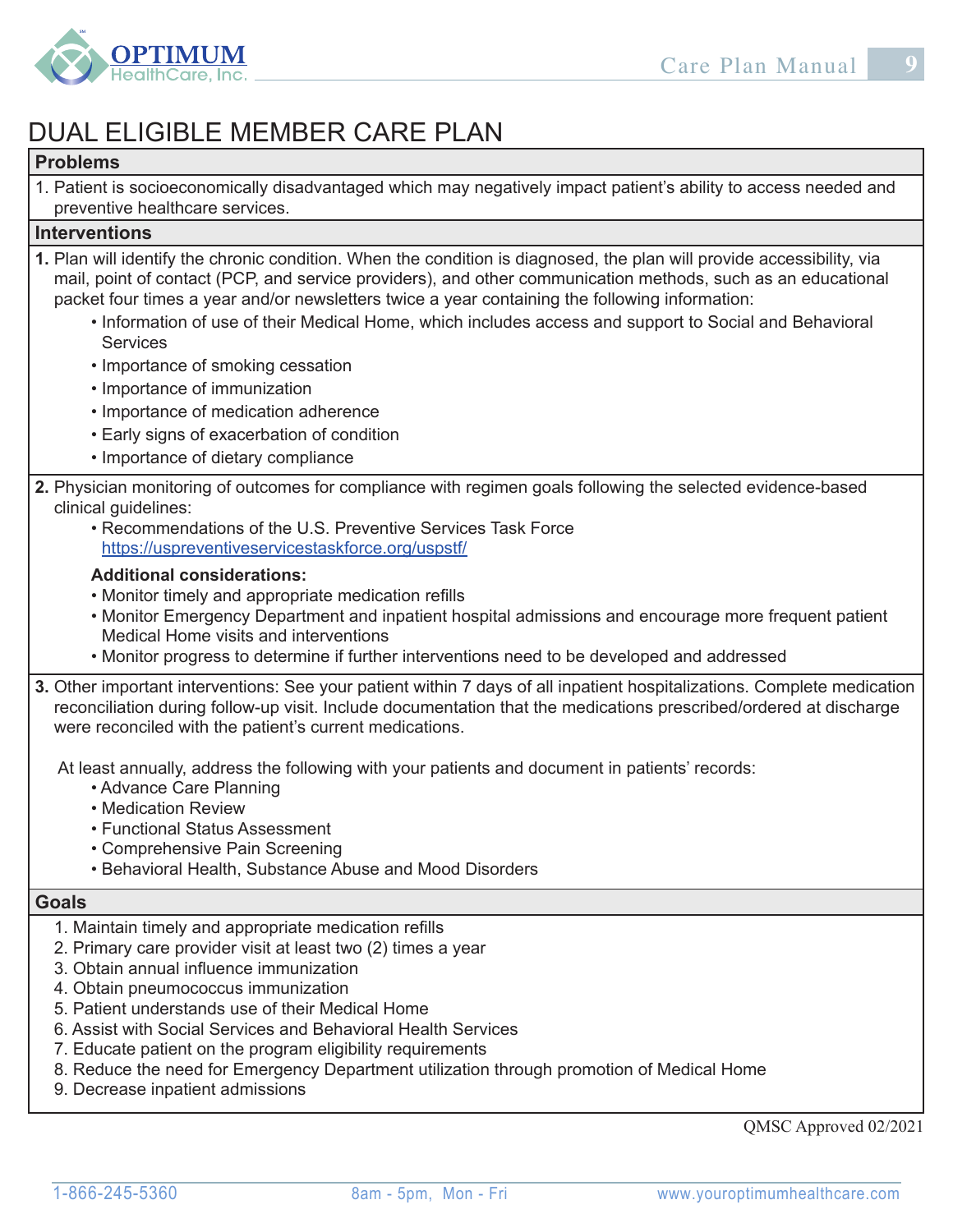

# PULMONARY CARE PLAN

#### **Problems**

1. Patient has poor, intermediate, or at-risk pulmonary health

#### **Interventions**

- **1.** Plan will mail educational packet four times a year and/or newsletters twice a year containing the following information:
	- Importance of smoking cessation
	- Importance of immunization
	- Importance of medication adherence
	- Early signs of exacerbation of condition
	- Importance of dietary compliance
	- Information of use of their Medical Home
- **2.** Physician monitoring of outcomes for compliance with regimen goals following the selected evidence-based clinical guidelines:
	- Global Initiative for Chronic Obstructive Lung Disease (GOLD); Global Strategy for the Diagnosis, Management, and Prevention of Chronic Obstructive Lung Disease, 2021 Report. https://goldcopd.org/gold-reports/
	- Monitor timely and appropriate medication refills
	- Monitor Emergency Department and inpatient hospital admissions and encourage more frequent patient Medical Home visits and interventions
	- Monitor progress to determine if further interventions need to be developed and addressed
- **3.** Other important interventions: See your patient within 7 days of all inpatient hospitalizations. Complete medication reconciliation during follow-up visit. Include documentation that the medications prescribed/ordered at discharge were reconciled with the patient's current medications.

At least annually, address the following with your patients and document in patients' records:

- Advance Care Planning
- Medication Review
- Functional Status Assessment
- Comprehensive Pain Screening
- Behavioral Health, Substance Abuse and Mood Disorders

#### **Goals**

- 1. Maintain timely and appropriate medication refills
- 2. Primary care provider visit at least two (2) times a year
- 3. Obtain a baseline Spirometry measurement
- 4. Obtain annual influenza immunization
- 5. Obtain pneumococcus immunizationt
- 6. Patient understands use of their Medical Home
- 7. Reduce the need for Emergency Department utilization through promotion of Medical Home
- 8. Decrease inpatient admissions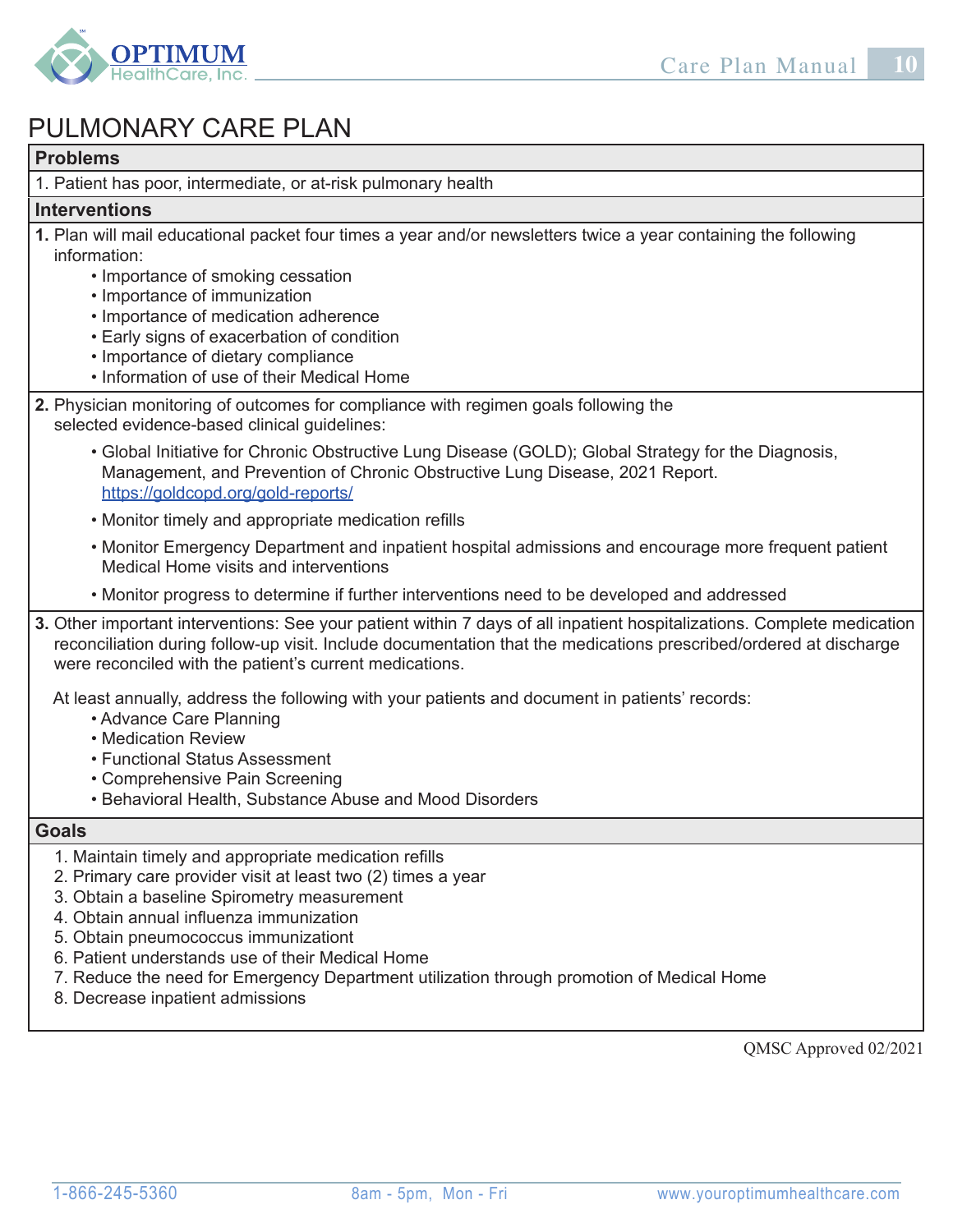

#### **Tier 2 Care Plans**

Tier 2 Care Plans are developed utilizing member input, pharmacy data and claims experience. First, members are sent a disease specific assessment questionnaire specific to their reported condition. The answers to the self-assessment questionnaire are translated into the self-reported problem statements. Next, the answer to a particular question on the Health Assessment Tool (HAT) generates a disease-specific problem with an intervention and a goal. The Care Plan includes the disease specific problem statement, interventions and goals followed by the self-reported health assessment and lastly the Member Summary. The Member Summary is developed from a number of sources including demographic data, claims data, pharmacy data, and lab data.

## **What is a Disease Specific Health Assessment Tool (DS HAT)?**

Disease Specific Health Assessment Tool or DS HAT is a set of questions developed by the medical team at Optimum Health specific to a disease. These questions are designed keeping in mind that a member will be answering them based on their self-knowledge of their condition. As part of our SNP program requirements, we send CMS required health assessments to our members. These questionnaires both address general health issues, and, if a member reported a chronic condition, members were sent an assessment specific to their reported condition. The chronic conditions covered in our SNP include — Diabetes, Cardiovascular Disease, Congestive Heart Failure and Pulmonary Care.

Here are the examples of DS HATs: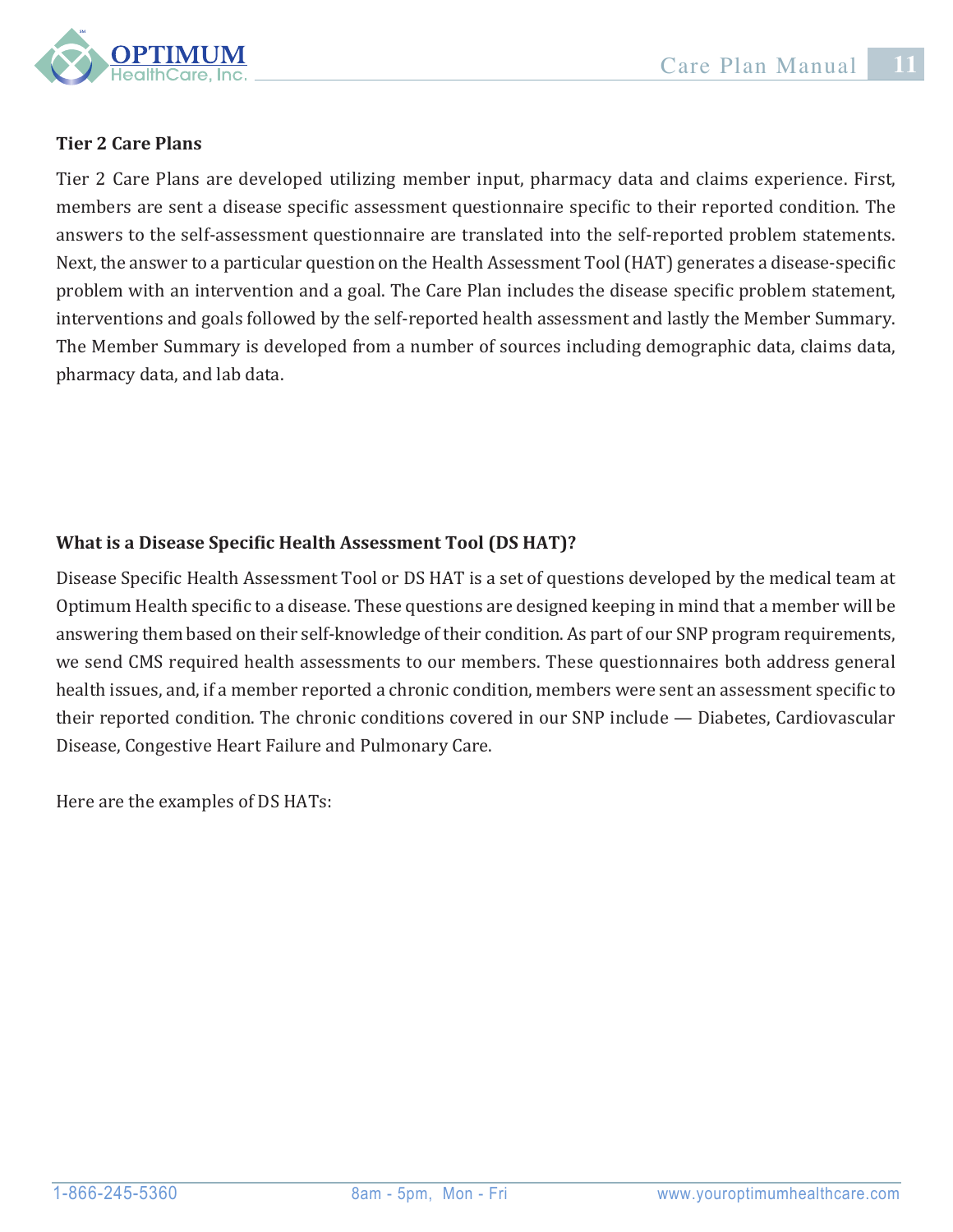

## **Diabetes Health Assessment Form**

P.O. Box 153178, Tampa, FL 33684 **Health and Wellness Material**

| Date:           | Date of I |
|-----------------|-----------|
| Member Name:    | Phone#:   |
| Member Address: |           |
| City State Zip: | ID#       |

Date of Birth:

Please complete the following assessment and return to us in the supplied envelope. These answers will help us determine your health status and ensure you are properly managing your health.

Have you been admitted to or been to a clinic at a VA (Veteran's Affairs) Hospital in the last 12 months?  $\Box$  Yes  $\Box$  No

**If you received this form in error and don't have this disease, check the box and return the form to us in the supplied envelope without answering any of the questions below. No, I don't have Diabetes.**

| (check one)                                                      | $\Box$ Pills only   | 1. Which type of medication do you take for your Diabetes?<br>$\Box$ Insulin only                            |                           | $\Box$ Both pills and insulin  | $\Box$ Other medicine by shot  | $\square$ None                   |
|------------------------------------------------------------------|---------------------|--------------------------------------------------------------------------------------------------------------|---------------------------|--------------------------------|--------------------------------|----------------------------------|
| 2. If you take insulin, how often do you take it:<br>(check one) | $\Box$ 1 time a day |                                                                                                              | $\square$ 2-3 times a day |                                | $\Box$ More than 3 times a day | $\Box$ On an insulin pump        |
| (check one)                                                      | $\Box$ 0            | 3. How many times in the past year have you had to go to the hospital due to your Diabetes?<br>$\Box$ 1 time |                           | $\square$ 2-3 times            |                                | $\Box$ More than 3 times         |
| (check one)                                                      | $\Box 0$            | 4. How often do you see your doctor about your Diabetes?<br>$\Box$ 1 time a year                             |                           | $\Box$ 2 times a year          |                                | $\Box$ 3 times a year or greater |
| (check one)                                                      | $\Box$ 0            | 5. How often do you have your blood A1C checked?<br>$\Box$ 1 time a year                                     | $\Box$ 2 times a year     |                                | $\Box$ Never                   | $\Box$ Don't know what this is?  |
| 6. What was your last HgbA1C result?<br>(check one)              | $\Box$ 6.5 or less  | $\Box$ Between 6.6 and 7.5                                                                                   |                           | $\Box$ 7.6 to 9.0              | $\Box$ More than 9.0           | $\Box$ Don't know                |
|                                                                  |                     | 7. Do you use a glucometer (blood sugar testing device)?                                                     |                           | $\Box$ Yes                     | $\square$ No                   |                                  |
| (check one)                                                      | $\Box$ 1 time       | 8. On a daily basis, how often do you check your blood sugar?<br>$\Box$ 2 times                              | $\square$ 3 times         | $\Box$ 4-5 times               | $\Box$ More than 5 times       | $\Box$ Never                     |
| (check one)                                                      | $\Box$ 110 or less  | 9. What does your fasting (first one in the morning) blood sugar usually run?<br>$\Box$ 111-120              |                           | $\Box$ 121-140                 | $\Box$ More than 140           | $\Box$ Don't know                |
| (check one)                                                      | $\Box$ 110 -120     | 10. What does your blood sugar usually run if taken 2 hours after eating?<br>$\Box$ 121-140                  |                           | $\Box$ 141-180                 | $\Box$ More than 180           | $\Box$ Don't know                |
|                                                                  |                     |                                                                                                              |                           | Page 1 of 2 (See Reverse Side) |                                | H5594 2021 DSHAT DM C            |
| OPT Form 1037 / Rev. 08.2020                                     |                     | $<$ ID # $>$                                                                                                 |                           |                                |                                | Diabetes Health Assessment Form  |
| 1-866-245-5360                                                   |                     |                                                                                                              | 8am - 5pm, Mon - Fri      |                                |                                | www.youroptimumhealthcare.com    |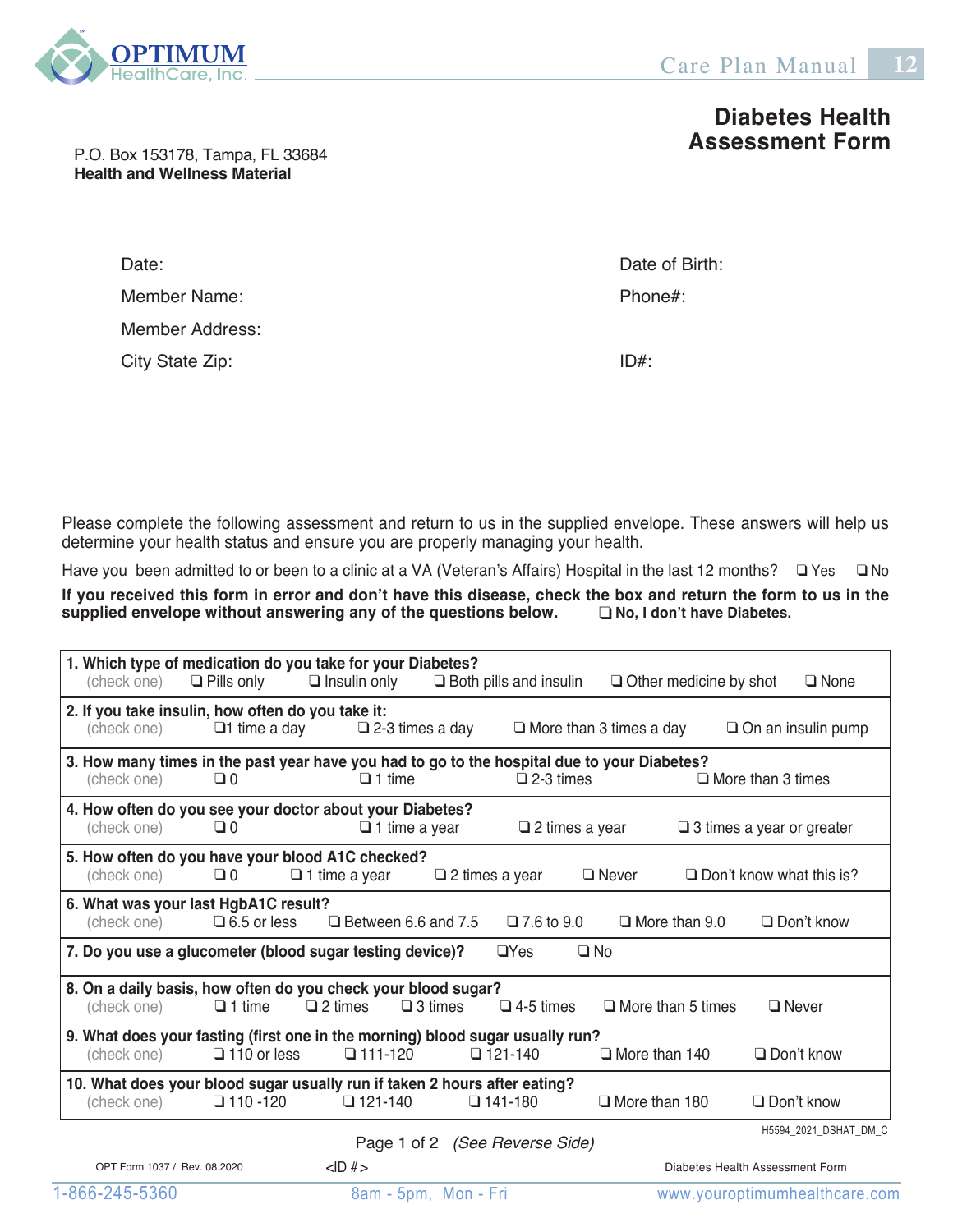

# **Diabetes Health Assessment Form** *(continued)*

| 11. During a week, how often does your blood sugar drop below 70?<br>$\Box$ Never<br>(check one)                                                                  | $\Box$ 1 time a week $\Box$ 2-3 times a week $\Box$ More than 3 times a week $\Box$ Don't know |
|-------------------------------------------------------------------------------------------------------------------------------------------------------------------|------------------------------------------------------------------------------------------------|
| 12. How do you change your diet in order to control your blood sugar?<br>$\Box$ Control my carbohydrate intake<br>(check one)                                     | $\Box$ Control only my sugar intake<br>$\Box$ Don't follow a diet                              |
| 13. When was the last time you attended Diabetes self management education classes?<br>$\Box$ Less than 1 year ago<br>(check one)<br>$\Box$ 1-2 years ago         | $\square$ 3-5 years ago<br>$\Box$ More than 5 years<br>$\Box$ Never                            |
| 14. Do you have any wounds that are not healing properly?                                                                                                         | $\square$ Yes<br>$\square$ No                                                                  |
| 15. Do you have any of the following problems: (Check all that apply)                                                                                             |                                                                                                |
| □ Cramping/pain in legs or buttocks after walking<br>□ Redness/swelling in legs                                                                                   | $\Box$ Pins/needles/burning to legs and/or feet<br>$\Box$ Lack of feeling in fingers or toes   |
| 16. How often do you have your feet checked?<br>$\Box$ 1 time a year                                                                                              | $\Box$ Never<br>$\Box$ 2 times a year                                                          |
| 17. How often do you have a dilated eye exam?<br>$\Box$ 1 time a year                                                                                             | $\Box$ Never                                                                                   |
| 18. How often do you have your urine checked?<br>$\Box$ 1 time a year                                                                                             | $\Box$ 2 times a year<br>$\Box$ Never                                                          |
| 19. Does having Diabetes keep you from being active or socializing as much as you would like?                                                                     | $\square$ No<br>$\Box$ Yes                                                                     |
| 20. Does having Diabetes make you feel depressed?                                                                                                                 | $\Box$ Yes<br>$\square$ No                                                                     |
| 21. How often do you exercise?<br>(check one)<br>$\Box$ 1-2 days a week<br>$\square$ 3-4 days a week                                                              | $\square$ 5-7 days a week<br>$\Box$ Not routinely                                              |
| 22. Do you take any medicine for high blood pressure?                                                                                                             | $\square$ No<br>$\square$ Yes                                                                  |
| 23. Does your blood pressure usually run higher than 140/90?                                                                                                      | $\square$ Yes<br>$\square$ No<br>$\Box$ Don't know                                             |
| 24. Do you take any medicine for high cholesterol?                                                                                                                | $\square$ Yes<br>$\square$ No                                                                  |
| 25. Do you take any medicine for chest pain?                                                                                                                      | $\square$ Yes<br>$\square$ No                                                                  |
| 26. If yes, has your chest pain been getting worse or more often?                                                                                                 | $\square$ Yes<br>$\square$ No                                                                  |
| 27. Do you think your Diabetes has become better or worse over the past year?<br>(check one)<br>$\Box$ Better<br>$\square$ Worse                                  | $\Box$ Stayed the same                                                                         |
| 28. How would you rate your ability to take care of yourself with the support you have in place?<br>$\Box$ Excellent<br>(check one)<br>$\Box$ Good<br>$\Box$ Fair | $\square$ Poor                                                                                 |
| Page 2 of 2<br>OPT Form 1037 / Rev. 08.2020                                                                                                                       | Diabetes Health Assessment Form                                                                |
| 1-866-245-5360<br>8am - 5pm, Mon - Fri                                                                                                                            | www.youroptimumhealthcare.com                                                                  |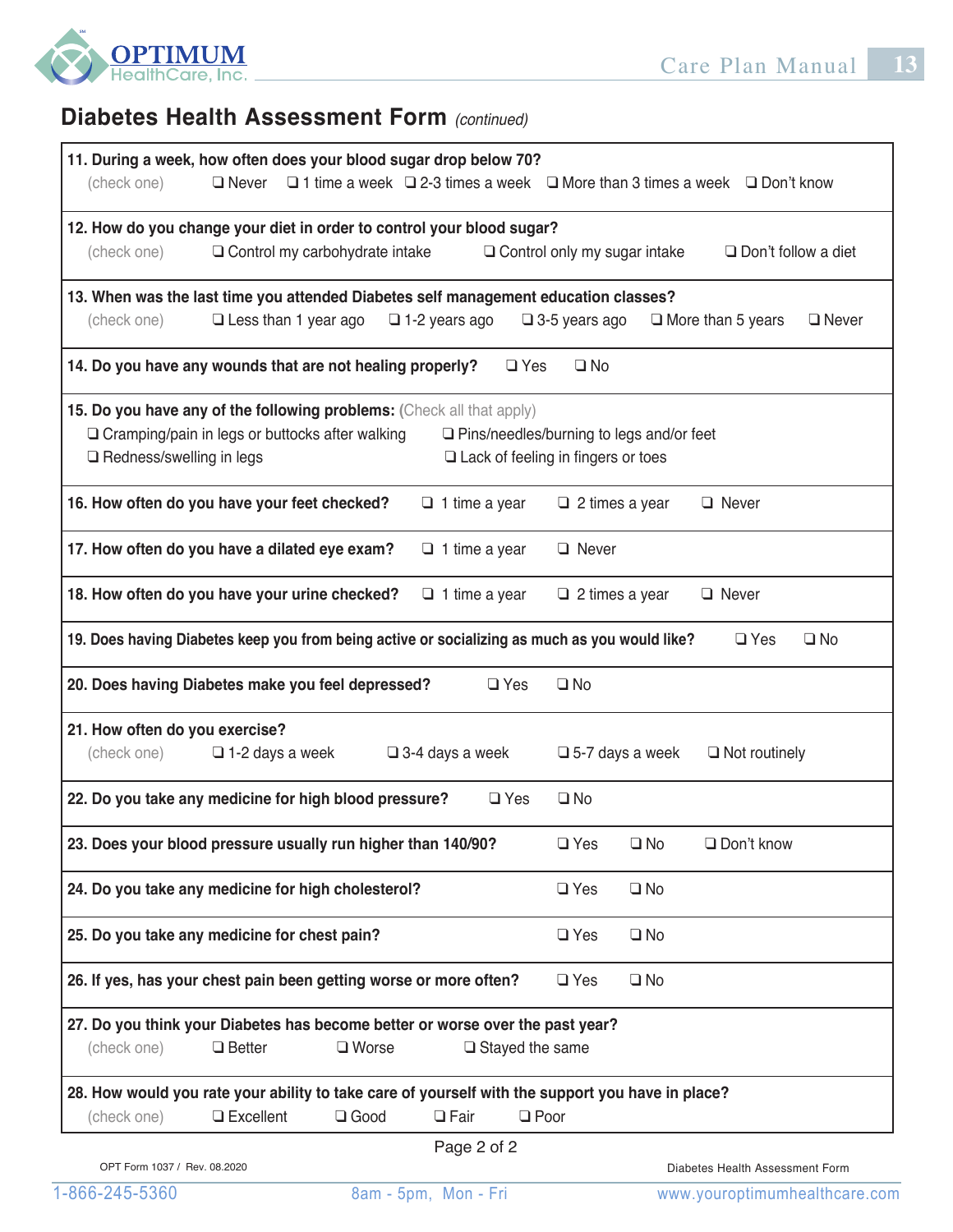

**Cardiovascular Assessment Form**

#### P.O. Box 153178, Tampa, FL 33684 **Health and Wellness Material**

Date: Date of Birth:  $\Box$ Member Name:  $\blacksquare$ Member Address: City State Zip:  $ID#$ :

Please complete the following assessment and return to us in the supplied envelope. These answers will help us determine your health status and ensure you are properly managing your health.

Have you been admitted to or been to a clinic at a VA (Veteran's Affairs) Hospital in the last 12 months?  $\Box$  Yes  $\Box$  No

**If you received this form in error and don't have this disease, check the box and return the form to us in the supplied envelope without answering any of the questions below.**  $\Box$  **No, I don't have Coronary Artery Disease. supplied envelope without answering any of the questions below.** 

|                                   | 1. Do you experience shortness of breath?                                     | If yes, then how often do you get short of breath?                             | $\Box$ Yes        | $\Box$ No                    |
|-----------------------------------|-------------------------------------------------------------------------------|--------------------------------------------------------------------------------|-------------------|------------------------------|
|                                   | (check one) $\Box$ Rarely $\Box$ Sometimes                                    |                                                                                | $\Box$ Very Often | $\Box$ Always                |
|                                   | 2. Do you experience chest pain?                                              |                                                                                | $\Box$ Yes        | $\Box$ No                    |
|                                   | If yes, how often do you have chest pain?<br>(check one) $\Box$ <b>Rarely</b> | □ Sometimes                                                                    | $\Box$ Very Often | $\Box$ Always                |
|                                   |                                                                               | 3. Do you have swelling in your feet, ankles, or legs?                         | $\Box$ Yes        | $\square$ No                 |
|                                   | (check one) $\Box$ <b>Rarely</b> $\Box$ <b>Sometimes</b>                      | If yes, then how often do your feet, ankle or legs swell?                      | $\Box$ Very Often | $\Box$ Always                |
| (check one) $\Box$ Yes            | 4. Have you ever had a Heart Attack?<br>$\Box$ No                             |                                                                                |                   |                              |
|                                   | 5. If yes, how long ago was your Heart Attack?                                | (check one) $\Box$ Less than 1 year $\Box$ 2-3 years ago                       |                   | $\Box$ More than 3 years ago |
|                                   |                                                                               | 6. Have you ever had heart surgeries, ex. bypass, stents?                      | $\Box$ Yes        | $\Box$ No                    |
| (check one) $\;\;\;\;\Box\; Y$ es |                                                                               | 7. Does your Blood Pressure usually run higher than 140/90?<br>□No □Don't Know |                   |                              |

Page 1 of 2 *(See Reverse Side)*

OPT Form 1041 / Rev. 08.2020

CVD Assessment Form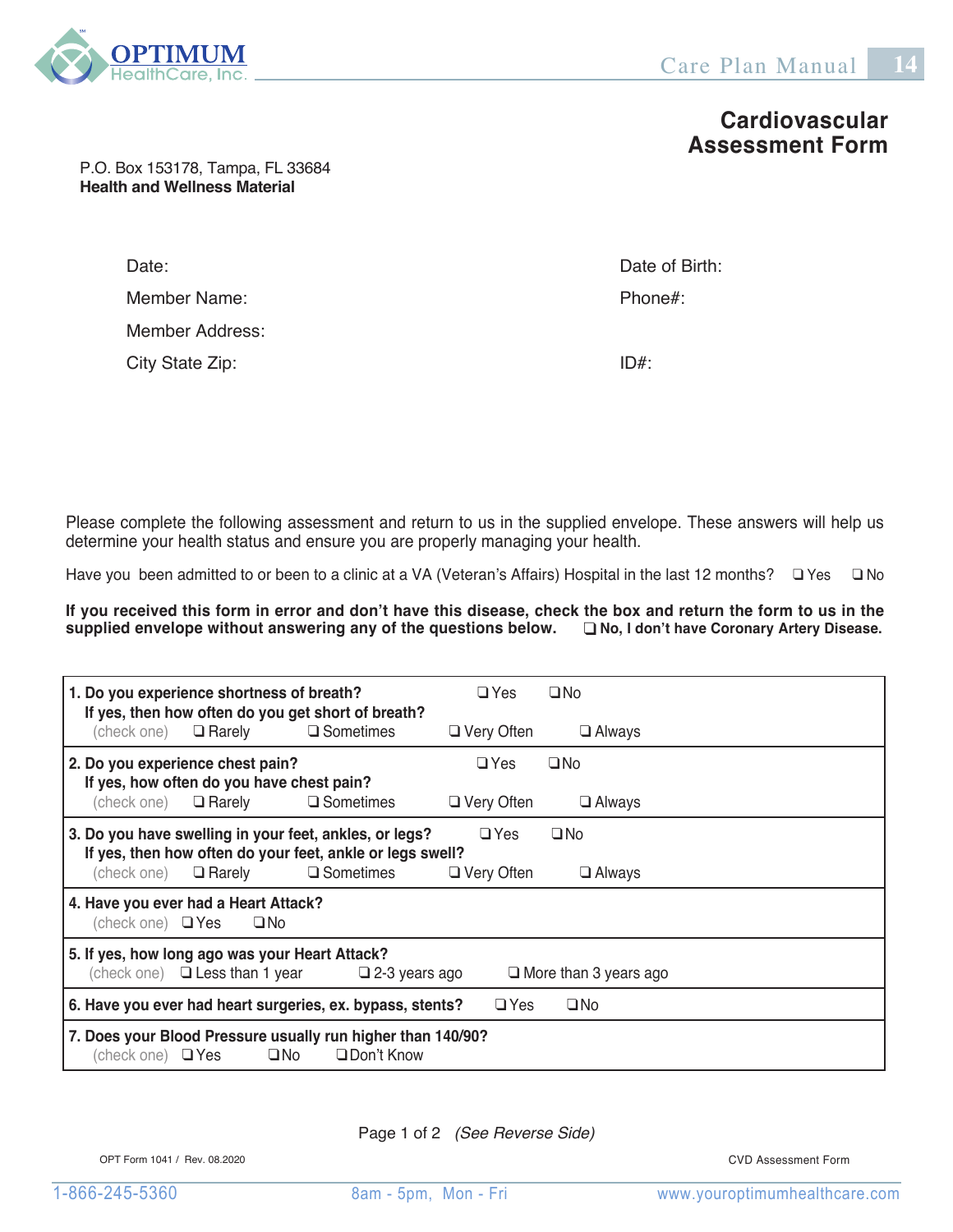

## **Cardiovascular Assessment Form** *(continued)*

| 8. Do you have any of the following?<br>□ High Cholesterol<br>$\Box$ Diabetes<br>□ High Cholesterol & Diabetes<br>$\Box$ Problems with circulation in your legs                               |
|-----------------------------------------------------------------------------------------------------------------------------------------------------------------------------------------------|
| 9. What type of diet do you follow?<br>(check one) <b>QLow Salt</b> QLow Fat QHeart Healthy<br>$\Box$ No specific diet                                                                        |
| $\square$ Yes<br>$\Box$ No<br>10. Do you smoke?                                                                                                                                               |
| 11. Do you use Oxygen at home?<br>$\Box$ Yes<br>$\Box$ No                                                                                                                                     |
| 12. How often do you exercise per week?<br>(check one) $\Box$ 1-2 days<br>$\square$ 3-4 days<br>$\square$ 5-7 days<br>$\Box$ Don't exercise regularly                                         |
| 13. Does your heart condition prevent you from enjoying your life?<br>(check one) $\Box$ Never<br>$\Box$ Rarely<br>$\square$ Sometimes<br>$\Box$ Very Often<br>$\Box$ Always                  |
| 14. How often have you seen your PCP in the last year for your heart condition?<br>$\Box$ 1 time<br>$\Box$ 2 times<br>$\square$ 3-4 times<br>$\Box$ More than 4 times<br>(check one) $\Box$ 0 |
| 15. How often have you seen your Cardiologist in the last year?<br>(check one) $\Box$ 0<br>$\Box$ 1 time<br>$\square$ 2 times<br>$\square$ 3-4 times<br>$\Box$ More than 4 times              |
| 16. How often in the past year have you been to the Emergency Room due to your heart condition?<br>$\Box$ More than 3 times<br>(check one) $\Box$ 0<br>$\square$ 2-3 times<br>$\Box$ 1 time   |
| 17. How often in the past year have you been hospitalized due to your heart condition?<br>$\Box$ More than 3 times<br>(check one) $\Box$ 0<br>$\Box$ 1 time<br>$\square$ 2-3 times            |
| 18. Do you think your heart condition has become better or worse over the past year?<br>(check one) $\Box$ Better<br>$\square$ Worse<br>$\Box$ Stayed the same                                |
| 19. How would you rate your ability to take care of yourself with the support you have in place?<br>$\Box$ Excellent<br>$\Box$ Good<br>$\Box$ Fair<br>$\Box$ Poor<br>(check one)              |

**OPT21C** 

OPT Form 1041 / Rev. 08.2020 CVD Assessment Form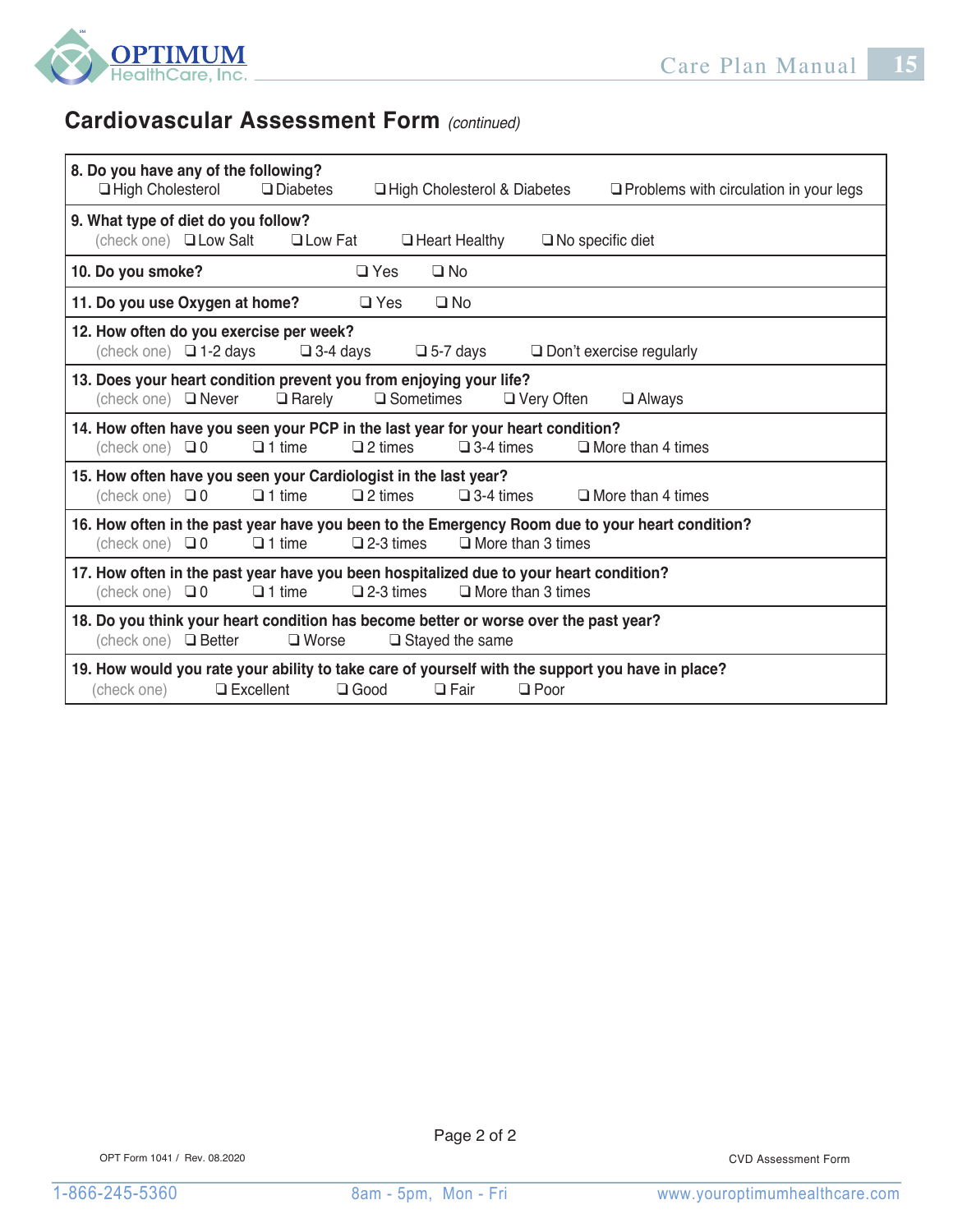

## **Congestive Heart Failure Assessment Form**

P.O. Box 153178, Tampa, FL 33684 **Health and Wellness Material**

| Date:           | Date of Birth: |
|-----------------|----------------|
| Member Name:    | Phone#:        |
| Member Address: |                |
| City State Zip: | ID#            |

Please complete the following assessment and return to us in the supplied envelope. These answers will help us determine your health status and ensure you are properly managing your health.

Have you been admitted to or been to a clinic at a VA (Veteran's Affairs) Hospital in the last 12 months?  $\Box$  Yes  $\Box$  No

If you received this form in error and don't have this disease, check the box and return the form to us in the supplied envelope without answering any of the questions below.  $\square$  No, I don't have Congestive Heart Failure. supplied envelope without answering any of the questions below.

| 1. Do you experience shortness of breath?                     |                                                             |                                                  |                     |                              |               |             |  |
|---------------------------------------------------------------|-------------------------------------------------------------|--------------------------------------------------|---------------------|------------------------------|---------------|-------------|--|
|                                                               | (check one) $\Box$ Never                                    | $\Box$ Rarely                                    | $\square$ Sometimes | $\Box$ Very Often            | $\Box$ Always |             |  |
|                                                               | 2. Do you get tired or short of breath when walking?        |                                                  |                     |                              |               |             |  |
|                                                               | (check one) $\Box$ Never                                    | $\Box$ Rarely                                    | $\square$ Sometimes | $\Box$ Very Often            | $\Box$ Always |             |  |
| 3. Do you have swelling in your feet, ankles, or legs?        |                                                             |                                                  |                     | $\square$ Yes                | $\Box$ No     |             |  |
| 4. If you answered yes to #3, how deep a print does it leave? |                                                             |                                                  |                     |                              |               |             |  |
| (check one) $\Box$ 1/4 inch                                   |                                                             | $\Box$ 1/2 inch                                  |                     | $\Box$ More than 1/2"        | $\Box$ None   |             |  |
| 5. Do you experience abdominal pain or swelling?              |                                                             |                                                  |                     |                              |               |             |  |
|                                                               | (check one) $\Box$ Never $\Box$ Rarely                      |                                                  | □ Sometimes         | $\Box$ Very Often            | $\Box$ Always |             |  |
|                                                               | 6. Does your Blood Pressure usually run higher than 140/90? |                                                  |                     |                              |               |             |  |
| (check one) $\Box$ Yes                                        |                                                             | $\Box$ No                                        | □ Don't Know        |                              |               |             |  |
| 7. Do you weigh yourself daily?                               |                                                             |                                                  | $\Box$ Yes          | $\Box$ No                    |               |             |  |
| If no, do you have access to a scale?                         |                                                             |                                                  | $\Box$ Yes          | $\Box$ No                    |               |             |  |
| 8. How much does your weight change in a week?                |                                                             |                                                  |                     |                              |               |             |  |
|                                                               |                                                             | (check one) $\Box$ 1 lb. $\Box$ 2 lbs.           | $\square$ 3-4lbs.   | $\Box$ More than 4 lbs.      |               |             |  |
| 9. Do you take a Diuretic? (i.e: water pill)                  |                                                             |                                                  |                     |                              |               |             |  |
|                                                               |                                                             | (check one) $\Box$ Once a day $\Box$ Twice a day |                     | $\Box$ More than twice a day |               | $\Box$ None |  |

Page 1 of 2 *(See Reverse Side)*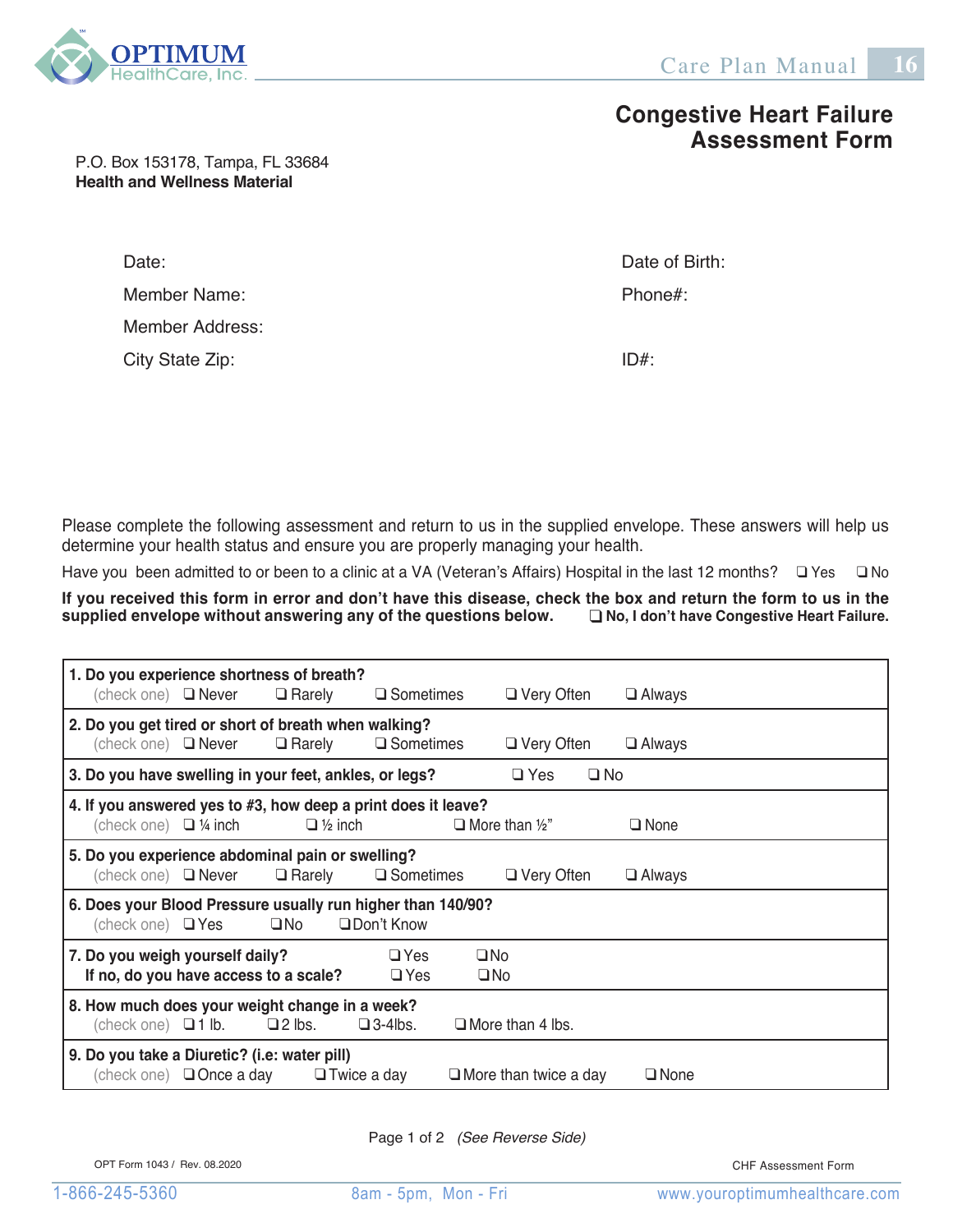



# **Congestive Heart Failure Assessment Form** *(continued)*

| (check one) $\Box$ 0<br>$\Box$ 1 time<br>$\square$ 2-3 times                                                                                                                  | 10. How often in the past year have you been to the Emergency Room due to your Congestive Heart Failure (CHF)?<br>$\Box$ More than 3 times |  |  |  |  |
|-------------------------------------------------------------------------------------------------------------------------------------------------------------------------------|--------------------------------------------------------------------------------------------------------------------------------------------|--|--|--|--|
| 11. How often in the past year have you been hospitalized due to your CHF?<br>$\square$ 2-3 times<br>(check one) $\Box$ 0<br>$\Box$ 1 time                                    | $\Box$ More than 3 times                                                                                                                   |  |  |  |  |
| 12. What type of diet do you follow?<br>(check all that apply) $\Box$ Low Salt<br>$\Box$ Low Fat                                                                              | $\Box$ High Potassium<br>$\Box$ High Fiber<br>$\Box$ No specific diet                                                                      |  |  |  |  |
| 13. Do you smoke?<br>$\Box$ Yes<br>$\Box$ No                                                                                                                                  |                                                                                                                                            |  |  |  |  |
| 14. Do you use Oxygen at home?<br>$\Box$ Yes<br>$\Box$ 1-2 liters<br>$\square$ 3-4 liters<br>$\Box$ > 4 liters<br>If yes:                                                     | $\square$ No                                                                                                                               |  |  |  |  |
| 15. How often have you seen your PCP in the last 6 months?<br>(check one) $\Box$ 0<br>$\Box$ 1 time<br>$\square$ 2 times                                                      | $\square$ 3-4 times<br>$\Box$ More than 4 times                                                                                            |  |  |  |  |
| 16. How often have you seen your Cardiologist in the last year?<br>(check one) $\Box$ 0<br>$\Box$ 1 time<br>$\Box$ 2 times<br>$\square$ 3-4 times<br>$\Box$ More than 4 times |                                                                                                                                            |  |  |  |  |
| 17. Does your Congestive Heart Failure interfere with your daily activities?<br>(check one) □ Never<br>$\Box$ Rarely<br>$\square$ Sometimes                                   | $\Box$ Very Often<br>$\Box$ Always                                                                                                         |  |  |  |  |
| 18. Do you think your Congestive Heart Failure has become better or worse over the past year?<br>(check one) $\Box$ Better<br>$\Box$ Stayed the same<br>$\square$ Worse       |                                                                                                                                            |  |  |  |  |
| 19. Who treats you for your Congestive Heart Failure?<br>$\Box$ PCP<br>(check all that apply)<br>$\Box$ Cardiologist<br>$\Box$ Other                                          |                                                                                                                                            |  |  |  |  |
| 20. How would you rate your ability to take care of yourself with the support you have in place?<br>$\Box$ Excellent<br>$\Box$ Good<br>(check one)<br>$\Box$ Fair             | $\Box$ Poor                                                                                                                                |  |  |  |  |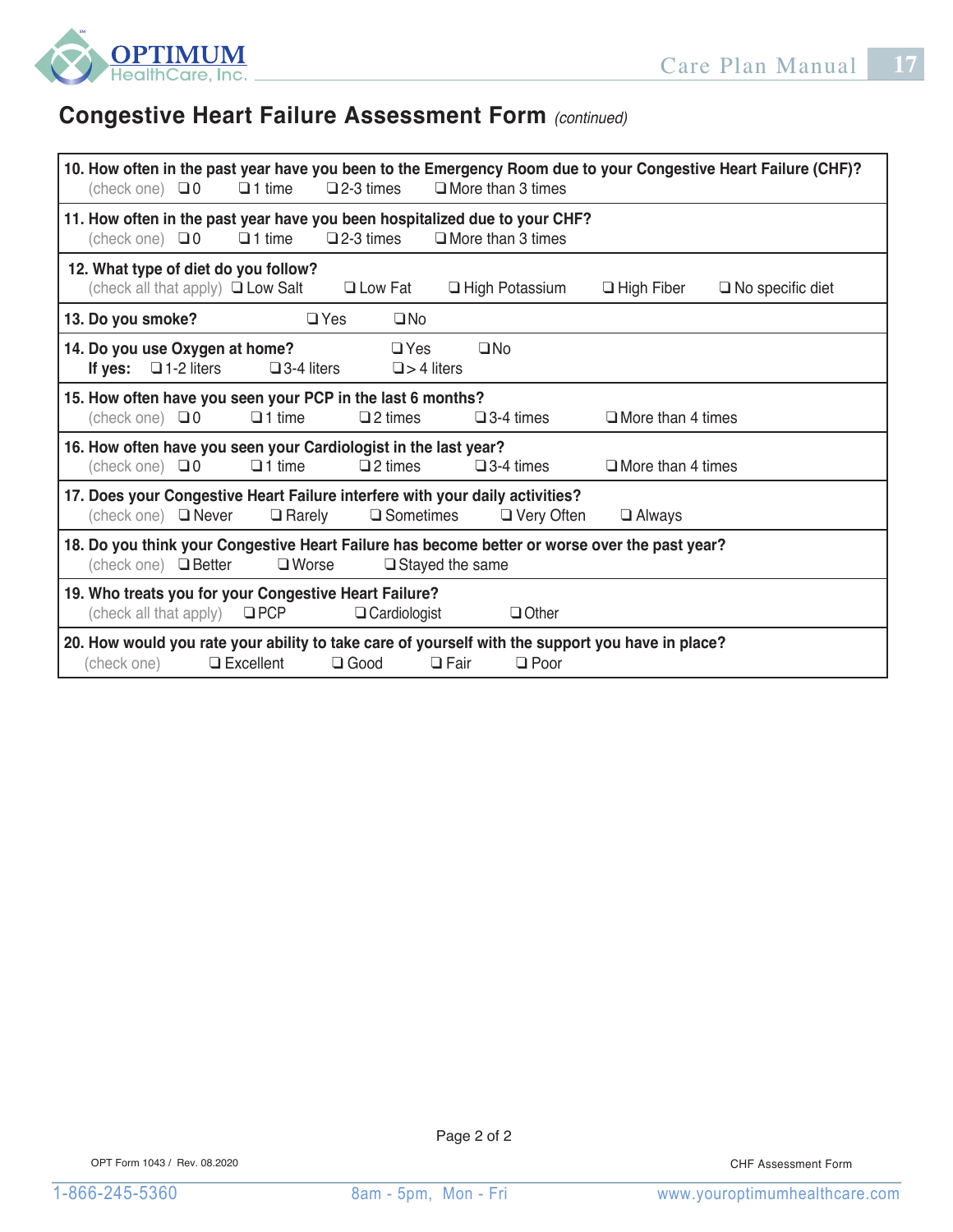

P.O. Box 153178, Tampa, FL 33684 **Health and Wellness Material**

Date:

Member Name: **Health and Wellness Material**

> Member Address: n<br>Date: <sub>1999</sub>

City State Zip:  $O<sup>th</sup>$ :  $O<sup>th</sup>$   $O<sup>th</sup>$   $O<sup>th</sup>$   $O<sup>th</sup>$   $O<sup>th</sup>$   $O<sup>th</sup>$   $O<sup>th</sup>$   $O<sup>th</sup>$   $O<sup>th</sup>$   $O<sup>th</sup>$   $O<sup>th</sup>$   $O<sup>th</sup>$   $O<sup>th</sup>$   $O<sup>th</sup>$   $O<sup>th</sup>$   $O<sup>th</sup>$   $O<sup>th</sup>$   $O<sup>th</sup>$   $O<sup>th</sup>$  **COPD Assessment Form**

Date of Birth:

Phone#:

ID#:  $P^{\mu}$ 

Please complete the following assessment and return to us in the supplied envelope. These answers will help us determine your health status and ensure you are properly managing your health. ID#:

Have you been admitted to or been to a clinic at a VA (Veteran's Affairs) Hospital in the last 12 months?  $\Box$  Yes  $\Box$  No

**If you received this form in error and don't have this health, check the box and return the form to us in the**  supplied envelope without answering any of the questions below.  $\hfill \square$  No, I don't have COPD. Please complete the following assessment and return to us in the supplied envelope. These answers will help us determine your health status and don't have this health, check the property of the property of the property of  $\mathcal{L}_{\text{sub}}$  and  $\mathcal{L}_{\text{sub}}$  in the last  $\mathcal{L}_{\text{sub}}$  is the last 12 months. The last 12 months 12 months.  $\mathcal{L}_{\text{sub}}$ 

| (check one) □ Never<br>$\Box$ Rarely<br>$\square$ Sometimes<br>□ Very Often<br>$\Box$ Always                         |  |  |  |  |  |
|----------------------------------------------------------------------------------------------------------------------|--|--|--|--|--|
| 2. Do you have an ongoing cough?                                                                                     |  |  |  |  |  |
| (check one) $\Box$ Never<br>$\Box$ Rarely<br>$\square$ Sometimes<br>$\Box$ Very Often<br>$\Box$ Always               |  |  |  |  |  |
| $\square$ No<br>3. Has the doctor ordered Oxygen for you to use at home?<br>$\Box$ Yes                               |  |  |  |  |  |
| 4. If you answered yes to question #3, how often do you use your Oxygen?                                             |  |  |  |  |  |
| Occasionally<br>(check one) □ Never<br>$\Box$ During the day<br>$\Box$ All the time                                  |  |  |  |  |  |
| 5. If you answered yes to question #3, do you use oxygen as ordered by your doctor?<br>$\square$ Yes<br>$\square$ No |  |  |  |  |  |
| 6. If you answered yes to question #5, how many liters of Oxygen do you use?                                         |  |  |  |  |  |
| (check one) □ 0 liters<br>$\Box$ 1-2 liters<br>$\square$ 3-4 liters<br>$\Box$ More than 4 liters                     |  |  |  |  |  |
| $\square$ No<br>7. Do you use a hand-held nebulizer at home?<br>$\Box$ Yes                                           |  |  |  |  |  |
| 8. Do you use different breathing methods (ex. pursed-lips) when short of breath or anxious?                         |  |  |  |  |  |
| (check one) □ Never<br>$\square$ Sometimes<br>□ Very Often<br>$\Box$ Rarely<br>$\Box$ Always                         |  |  |  |  |  |
| 9. How many inhalers do you use?                                                                                     |  |  |  |  |  |
| $\square$ 2-3 inhalers<br>(check one) $\Box$ 1 inhaler<br>$\Box$ More than 3 inhalers<br>$\Box$ Don't use an inhaler |  |  |  |  |  |
| 10. Do you take any of the following oral medications for your Chronic Obstructive Pulmonary Disorder (COPD)?        |  |  |  |  |  |
| (check one) □ Montelukast/Singulair<br>□ Prednisone/Steroids (every day)<br>$\Box$ Theophylline<br>$\Box$ None       |  |  |  |  |  |
| 11. Do you smoke?<br>$\square$ Yes<br>$\square$ No                                                                   |  |  |  |  |  |
| 12. Does anyone in your household smoke?<br>$\Box$ Yes<br>$\square$ No                                               |  |  |  |  |  |
| 13. How many times in the past year have you seen your doctor for your COPD?                                         |  |  |  |  |  |
|                                                                                                                      |  |  |  |  |  |
| (check one) $\Box$ 0<br>$\Box$ 1-2 times<br>$\square$ 3-4 times<br>$\Box$ More than 4 times                          |  |  |  |  |  |
| 14. How many times in the past year have you been to the Emergency Room due to your COPD?                            |  |  |  |  |  |
| (check one) $\Box$ 0<br>$\Box$ 1-2 times<br>$\square$ 3-4 times<br>$\Box$ More than 4 times                          |  |  |  |  |  |
| 15. How many times in the past year have you been hospitalized due to your COPD?                                     |  |  |  |  |  |
| (check one) $\Box$ 0<br>$\Box$ 1-2 times<br>$\square$ 3-4 times<br>$\Box$ More than 4 times                          |  |  |  |  |  |
| 16. Does your COPD prevent you from enjoying your life?                                                              |  |  |  |  |  |
| (check one) □ Never<br>$\Box$ Rarely<br>$\square$ Sometimes<br>□ Very Often<br>$\square$ Always                      |  |  |  |  |  |
| 17. Does your COPD prevent you from getting a good night's sleep?<br>(check one) □ Never<br>$\square$ Sometimes      |  |  |  |  |  |
| $\Box$ Rarely<br>$\Box$ Very Often<br>$\Box$ Always<br>18. Have your eating habits changed over the last year?       |  |  |  |  |  |
| $\square$ Worse<br>$\Box$ Stayed the same<br>(check one) □ Better                                                    |  |  |  |  |  |
| 19. Do you think your COPD has become better or worse over the past year?                                            |  |  |  |  |  |
| $\square$ Worse<br>(check one) $\Box$ Better<br>$\Box$ Stayed the same                                               |  |  |  |  |  |
| 20. How would you rate your ability to take care of yourself with the support you have in place?                     |  |  |  |  |  |
| (check one)<br>$\Box$ Excellent<br>$\Box$ Good<br>$\Box$ Fair<br>$\Box$ Poor                                         |  |  |  |  |  |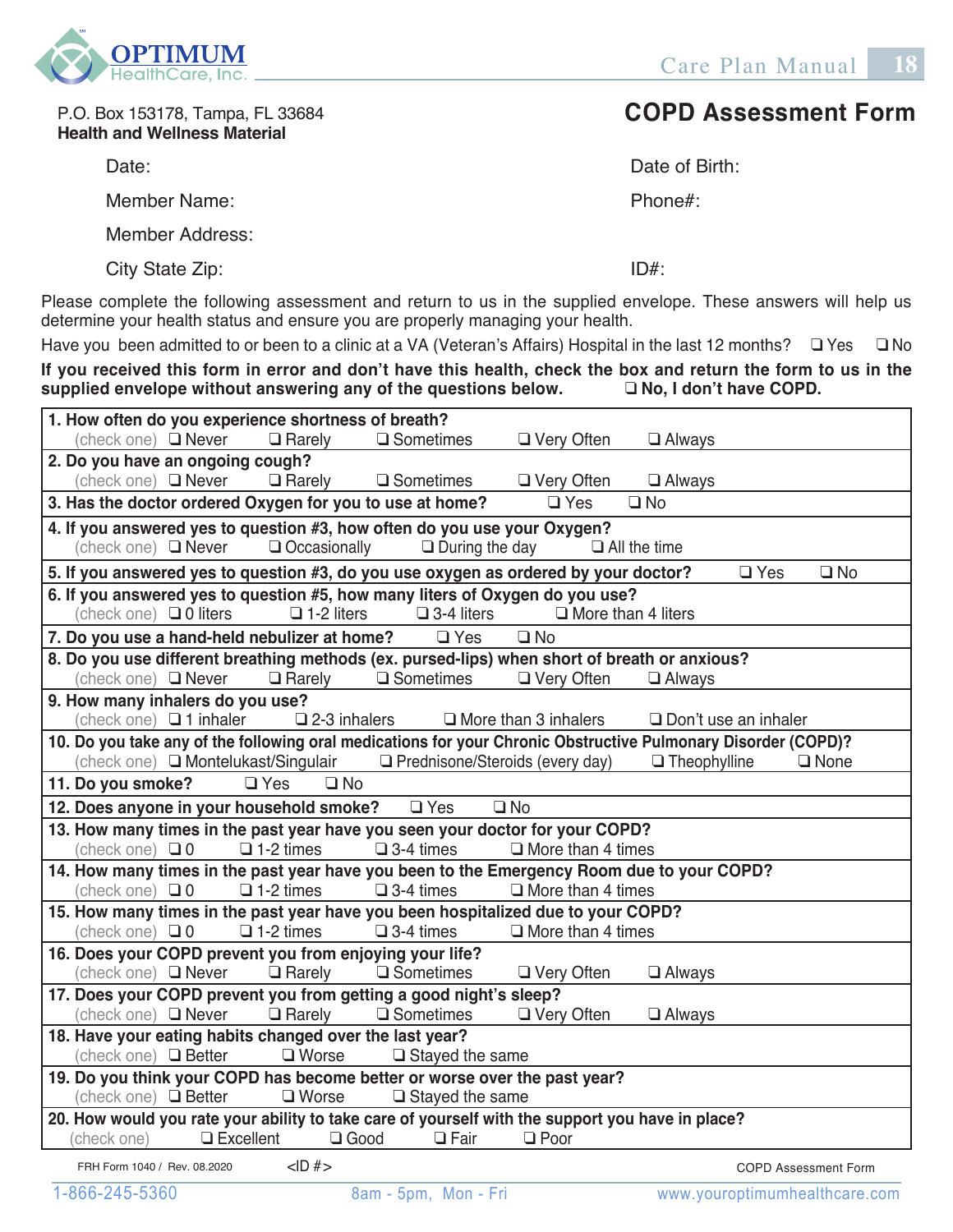

| P.O. Box 153178, Tampa, FL 33684<br><b>Health and Wellness Material</b>        | Asthma Disease<br><b>Management Assessment</b>                                                                 |
|--------------------------------------------------------------------------------|----------------------------------------------------------------------------------------------------------------|
| Date:                                                                          | Date of Birth:                                                                                                 |
| Member Name:                                                                   | Phone $#$ :                                                                                                    |
| Member Address:                                                                |                                                                                                                |
| City State Zip:                                                                | $ID#$ :                                                                                                        |
| determine your health status and ensure you are properly managing your health. | Please complete the following assessment and return to us in the supplied envelope. These answers will help us |

Have you been admitted to or been to a clinic at a VA (Veteran's Affairs) Hospital in the last 12 months?  $\Box$  Yes  $\Box$  No

**If you received this form in error and don't have this health, check the box and return the form to us in the supplied envelope without answering any of the questions below. No, I don't have Asthma.** If you received this form in error and don't have this health, check the box  ${\sf supp}$ iled envelope without answering any of the questions below.  $\Box$  No, I don't have Asthma.

| 1. How often do you experience shortness of breath?                                                                                                                 |                                       |  |  |  |  |
|---------------------------------------------------------------------------------------------------------------------------------------------------------------------|---------------------------------------|--|--|--|--|
| (check one) $\Box$ Daily $\Box$ 1-2 times a week<br>$\Box$ 2-4 times a month                                                                                        | $\Box$ Never                          |  |  |  |  |
| 2. How often do you experience wheezing?                                                                                                                            |                                       |  |  |  |  |
| (check one) $\Box$ Daily $\Box$ 1-2 times a week $\Box$ 2-4 times a month                                                                                           | $\Box$ Never                          |  |  |  |  |
| 3. In the past 4 weeks, how often did your Asthma interfere with your daily activities?                                                                             |                                       |  |  |  |  |
| $\Box$ Rarely<br>$\square$ Sometimes<br>(check one) $\Box$ Never<br>$\Box$ Very Often                                                                               | $\Box$ Always                         |  |  |  |  |
| 4. Does your Asthma prevent you from getting a good night's sleep?                                                                                                  |                                       |  |  |  |  |
| (check one) $\Box$ Never<br>$\Box$ Rarely $\Box$ Sometimes<br>$\Box$ Very Often                                                                                     | $\Box$ Always                         |  |  |  |  |
| 5. How many medications do you take for your Asthma?                                                                                                                |                                       |  |  |  |  |
| (check one) $\Box$ None<br>Q <sub>1</sub><br>$\square$ 2-3<br>$\Box$ 4 or more                                                                                      |                                       |  |  |  |  |
| 6. How often do you use a rescue inhaler (ex. Albuterol or ProAir)?                                                                                                 |                                       |  |  |  |  |
| (check one) $\Box$ Daily<br>$\square$ 1-2 times a week<br>$\square$ 2-4 times a month                                                                               | $\Box$ Never                          |  |  |  |  |
| 7. Are you on a daily inhaled steroid? (ex. Advair or Pulmocort)<br>$\Box$ Yes                                                                                      | $\square$ No                          |  |  |  |  |
| 8. How many times in the past year did you need to take steroids by mouth (ex. Prednisone)?                                                                         |                                       |  |  |  |  |
| (check one) $\Box$ Daily $\Box$ 1-2 times a week<br>$\square$ 2-4 times a month                                                                                     | $\Box$ Never                          |  |  |  |  |
| 9. How many pills do you take for your Asthma?                                                                                                                      |                                       |  |  |  |  |
| $\Box$ 1-2 pills<br>(check one) $\Box$ 0<br>$\square$ 3-4 pills<br>$\Box$ More than 4 pills                                                                         |                                       |  |  |  |  |
| 10. What doctor takes care of your Asthma?                                                                                                                          |                                       |  |  |  |  |
| (check all that apply) <b>Q Primary Care Doctor</b>                                                                                                                 | $\Box$ Allergist $\Box$ Pulmonologist |  |  |  |  |
| 11. How many times in the past year have you seen your doctor for your Asthma?                                                                                      |                                       |  |  |  |  |
| (check one) $\Box$ None<br>$\Box$ 1-2 times<br>$\square$ 3-4 times<br>$\square$ 5 times or more                                                                     |                                       |  |  |  |  |
| 12. How many times in the past year have you been to the emergency room due to your Asthma?                                                                         |                                       |  |  |  |  |
| (check one) $\Box$ None $\Box$ 1-2 times $\Box$ 3-4 times $\Box$ 5 times or more 13. How many times in the past year have you been hospitalized due to your Asthma? |                                       |  |  |  |  |
|                                                                                                                                                                     |                                       |  |  |  |  |
| (check one) $\Box$ None<br>$\Box$ 1-2 times<br>$\square$ 3-4 times<br>$\square$ 5 times or more                                                                     |                                       |  |  |  |  |
| 14. How often do you use your peak flow meter?                                                                                                                      |                                       |  |  |  |  |
| (check one) □ Never<br>$\Box$ Rarely<br>□ Sometimes<br>□ Very Often                                                                                                 | <b>Q</b> Always                       |  |  |  |  |
| 15. How often do you have to give yourself a breathing treatment with a nebulizer?                                                                                  |                                       |  |  |  |  |
| (check one) $\Box$ Never<br>$\Box$ Rarely<br>$\square$ Sometimes<br>$\Box$ Very Often                                                                               | $\Box$ Always                         |  |  |  |  |
| $\Box$ Yes<br>16. Do you smoke?<br>$\square$ No                                                                                                                     |                                       |  |  |  |  |
| 17. Does someone in your household smoke?<br><u>U Yes</u><br>$\square$ No                                                                                           |                                       |  |  |  |  |
| 18. Do you think your Asthma has become better or worse over the past year?                                                                                         |                                       |  |  |  |  |
| (check one) □ Better<br>$\square$ Worse<br>$\Box$ Stayed the same                                                                                                   |                                       |  |  |  |  |
| 19. Do you have a written plan from your doctor of what to do when you start to wheeze?                                                                             | $\square$ Yes<br>$\square$ No         |  |  |  |  |
| 20. How would you rate your ability to take care of yourself with the support you have in place?                                                                    |                                       |  |  |  |  |
| (check one)<br>$\Box$ Excellent<br>$\Box$ Good<br>$\Box$ Fair<br>$\Box$ Poor                                                                                        |                                       |  |  |  |  |
| $<$ ID $#$<br>FRH Form 1039 / Rev. 08.2020                                                                                                                          | Asthma Disease Management Assessment  |  |  |  |  |
| 1-866-245-5360<br>8am - 5pm, Mon - Fri                                                                                                                              | www.youroptimumhealthcare.com         |  |  |  |  |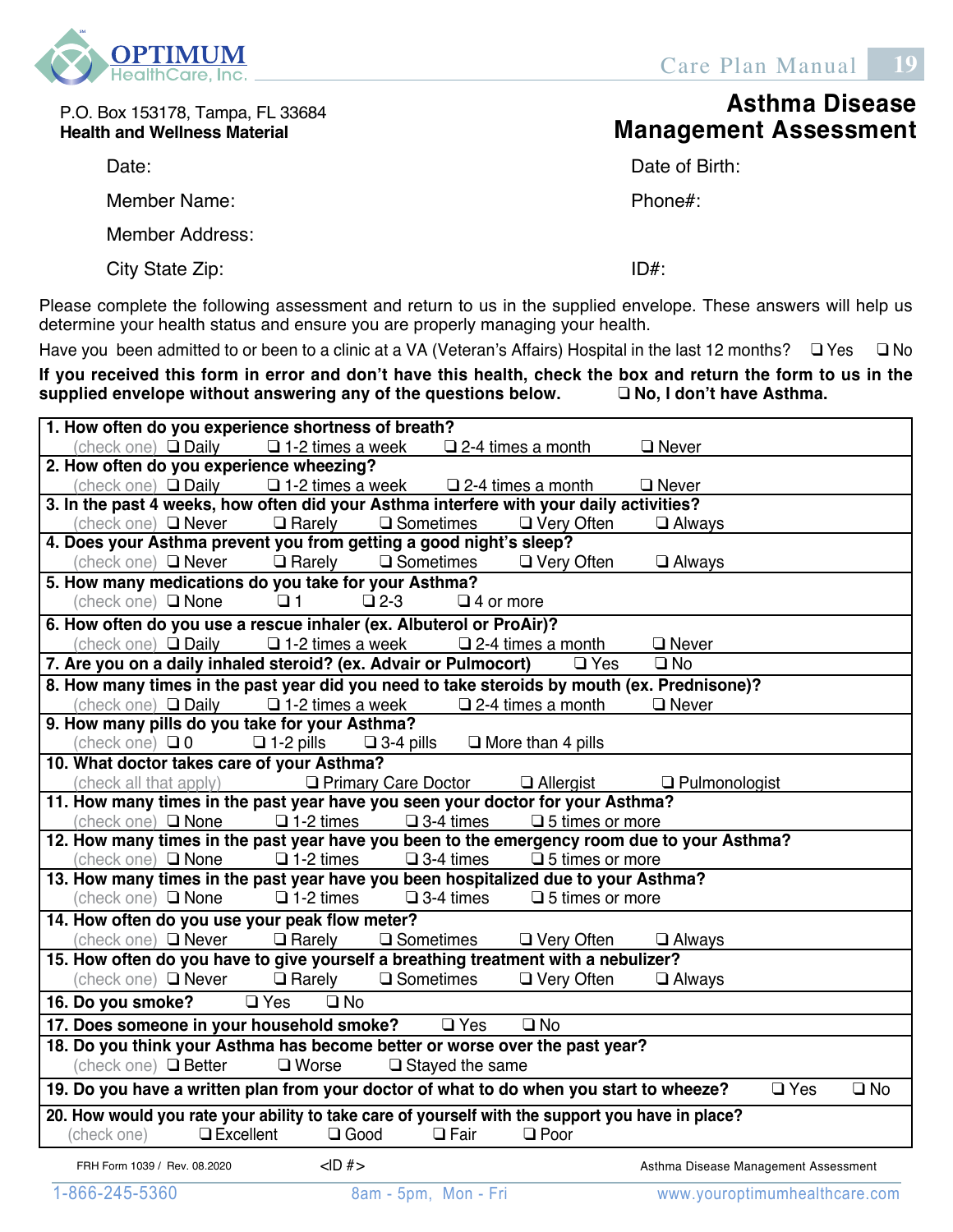

## **What are the National Guidelines used to develop the Care Plan?**

To further help guide care for our SNP member, Optimum HealthCare's Medical Advisory Committee has adopted a number of nationally accepted care guidelines. The guidelines are:

| <b>Disease</b><br><b>Process</b>                                           | <b>Guidelines</b>                                                                                                                                                                                                                                                                                                                                                                                                                                                                                                                                                                                                                                                                         |  |  |  |  |  |  |
|----------------------------------------------------------------------------|-------------------------------------------------------------------------------------------------------------------------------------------------------------------------------------------------------------------------------------------------------------------------------------------------------------------------------------------------------------------------------------------------------------------------------------------------------------------------------------------------------------------------------------------------------------------------------------------------------------------------------------------------------------------------------------------|--|--|--|--|--|--|
| Asthma                                                                     | CDC's National Asthma Control Program, 9/2020.<br>https://www.cdc.gov/asthma/nacp.htm                                                                                                                                                                                                                                                                                                                                                                                                                                                                                                                                                                                                     |  |  |  |  |  |  |
| <b>Cardiovascular</b><br><b>Disease</b>                                    | 2019 ACC/AHA Guideline on the Primary Prevention of Cardiovascular Disease A Report of the<br>American College of Cardiology/American Heart Association Task Force on Clinical Practice<br>Guidelines, September 2019.<br>http://www.onlinejacc.org/content/74/10/e177<br>2018 AHA/ACC/AACVPR/AAPA/ABC/ACPM/ADA/AGS/APhA/ASPC/NLA/PCNA Guideline on the<br>Management of Blood Cholesterol: A Report of the American College of Cardiology Foundation/<br>American Heart Association Task Force on Clinical Practice Guidelines, November 2018.<br>https://www.acc.org/latest-in-cardiology/ten-points-to-remember/2018/11/09/14/28/2018-quideline-<br>on-management-of-blood-cholesterol |  |  |  |  |  |  |
| <b>Chronic</b><br><b>Obstructive</b><br><b>Pulmonary</b><br><b>Disease</b> | Global Initiative for Chronic Obstructive Lung Disease (GOLD); Global Strategy for the Diagnosis,<br>Management, and Prevention of Chronic Obstructive Lung Disease, 2021 Report.<br>https://goldcopd.org/gold-reports/                                                                                                                                                                                                                                                                                                                                                                                                                                                                   |  |  |  |  |  |  |
| <b>Congestive Heart</b><br><b>Failure</b>                                  | 2017 ACC/AHA/HFSA Focused Update of the 2013 ACCF/AHA Guideline for the Management<br>of Heart Failure: A Report of the American College of Cardiology/American Heart Association<br>Task Force on Clinical Practice Guidelines and the Heart Failure Society of America.<br>Circulation. April 2017.<br>https://www.ahajournals.org/doi/abs/10.1161/CIR.0000000000000509                                                                                                                                                                                                                                                                                                                 |  |  |  |  |  |  |
| <b>Diabetes</b>                                                            | Standards of Medical Care in Diabetes - American Diabetes Association, January 2021.<br>http://professional.diabetes.org/content/clinical-practice-recommendations                                                                                                                                                                                                                                                                                                                                                                                                                                                                                                                        |  |  |  |  |  |  |
| <b>Preventive</b><br><b>Health</b>                                         | Recommendations of the U.S. Preventive Services Task Force.<br>https://uspreventiveservicestaskforce.org/uspstf/                                                                                                                                                                                                                                                                                                                                                                                                                                                                                                                                                                          |  |  |  |  |  |  |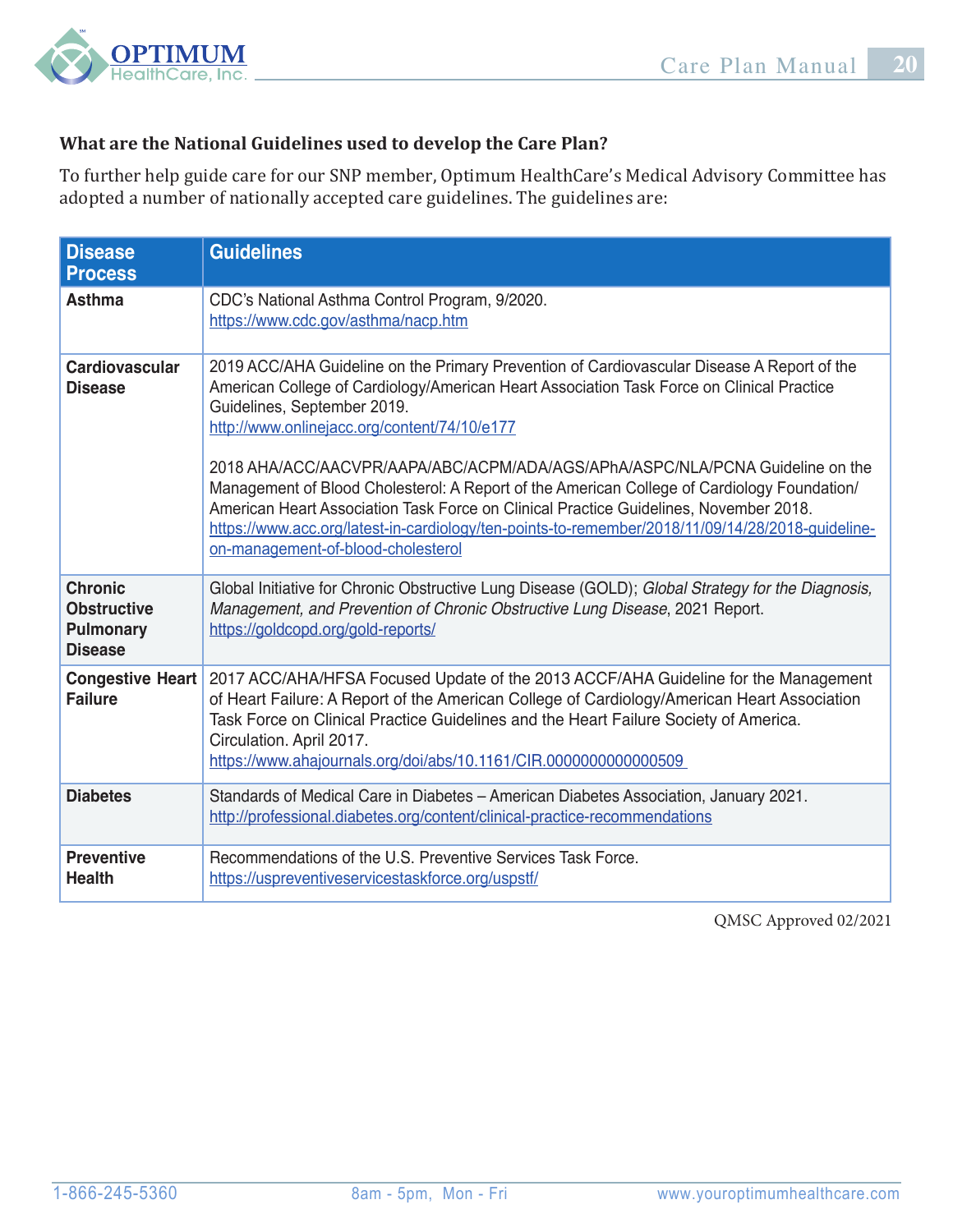

### **How to read a Tier 2 Care Plan**

The Care Plan is comprised of the following 3 sections: 1) individualized Care Plan, 2) Self-Reported Problems and 3) Member Summary Report.

#### **I. INDIVIDUALIZED CARE PLAN**

The Care Plan for each member is based on their disease. Each Care Plan includes the reference to the Optimum HealthCare's Medical Advisory Board Committee's adopted and nationally accepted care guidelines, which define normal or optimal targets.

The Care Plan has four headers:

- 1. HAT #
- 2. Problem
- 3. Interventions
- 4. Goals
- 1. HAT # references the question number on the self-reported disease-specific Health Assessment Tool (HAT). Disease Specific Health Assessment Tool is a set of questions with possible answers developed by the Medical Team at Optimum HealthCare and answered by the member with the best information they have about their condition and disease (Please see the attached DS HAT for reference).
- 2. Problem is the self-reported answer to the HAT question stating the member problem/condition.
- 3. Interventions are designed by our medical staff to inform you of the possible measures and adherence to National Guidelines to be considered for the members health status.
- 4. Goals are finally what are expected of the member's health after a possible intervention.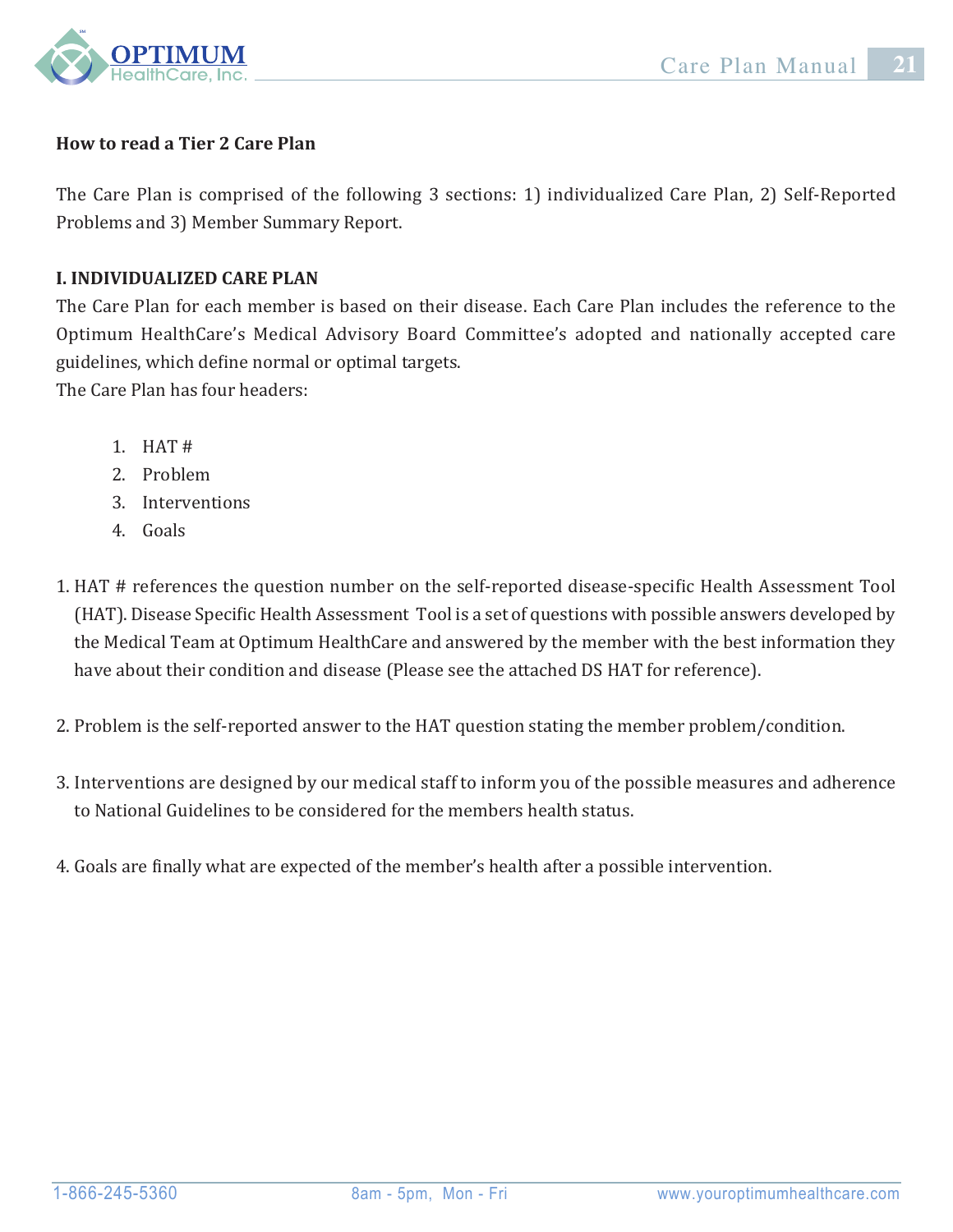

#### **OPTIMUM HEALTH CARE PLAN RUN DATE: RUN DATE: Run Date: Run Date:**

| Provider:        | Mbr Name:      |                 |  |
|------------------|----------------|-----------------|--|
| Provider County: | Home Phone:    | DOB:<br>Gender: |  |
| PCP Phone:       | Subscriber ID: | Plan:           |  |
|                  |                |                 |  |

#### **CVD**

|                                                                                                                                                                                                                                                                                                                                                                                                                                                                           | care plan. For CVD, we reference the following:                            | Freedom Health's Medical Advisory Committee has adopted a number of nationally accepted care quidelines, which define nor al or optimal targets referenced in the below |                                                                            |  |  |  |
|---------------------------------------------------------------------------------------------------------------------------------------------------------------------------------------------------------------------------------------------------------------------------------------------------------------------------------------------------------------------------------------------------------------------------------------------------------------------------|----------------------------------------------------------------------------|-------------------------------------------------------------------------------------------------------------------------------------------------------------------------|----------------------------------------------------------------------------|--|--|--|
| 2019 ACC/AHA Guideline on the Primary Prevention of Cardiovascular Disease<br>https://www.onlinejacc.org/content/74/10/e177                                                                                                                                                                                                                                                                                                                                               |                                                                            |                                                                                                                                                                         |                                                                            |  |  |  |
| 2018 AHA/ACC/AACVPR/AAPA/ABC/ACPM/ADA/APhA/ASPC/NLA/PCNA Guidline on the Management of Blood Ci Nesterol' A Report of the American College of Cardiology<br>Foundation/American Heart Association Tas Force on Clinical Practice Guidelines, November 2018. https://www.acc.org/acc.org/acc.org/acc.org/acc.org/acc.org/acc.org/acc.org/acc.org/acc.org/acc.org/acc.org/acc.org/acc.org/ac<br>remember/2018/11/09/14/28/2018-guideline-on-management-of-blood-cholesterol |                                                                            |                                                                                                                                                                         |                                                                            |  |  |  |
|                                                                                                                                                                                                                                                                                                                                                                                                                                                                           |                                                                            | All problems listed below are self-reported by member on a CVD Health Assessment Tool and should be wildated by PCP.                                                    |                                                                            |  |  |  |
| HAT#                                                                                                                                                                                                                                                                                                                                                                                                                                                                      | <b>Problem</b>                                                             | <b>Interventions</b>                                                                                                                                                    | Goals                                                                      |  |  |  |
| 1A                                                                                                                                                                                                                                                                                                                                                                                                                                                                        | Moderate Symptom: shortness of breath.                                     | Assess etiology of symptom and treat is ne lesse in                                                                                                                     | Reduction of Moderate Symptom: Shortness of Breath.                        |  |  |  |
| 2                                                                                                                                                                                                                                                                                                                                                                                                                                                                         | Member reports Chest Pain.                                                 | Educate member regarding disease processingly staying.                                                                                                                  | Member understands action plan for chest pain episodes.                    |  |  |  |
| 5                                                                                                                                                                                                                                                                                                                                                                                                                                                                         | History: $MI < 1$ year ago.                                                | Minimize cardiac risk factors of densure appliciate<br>post-MI therapy. Educate m mber vith information<br>regarding current treatment, and                             | Reduction in cardiac risk/events.                                          |  |  |  |
| 6                                                                                                                                                                                                                                                                                                                                                                                                                                                                         | History: Heart Surgeries.                                                  | Minimize cardiac risk factors and end are appropriate<br>post-operative therap. Educate n.amber with information<br>regarding health  inte. ince incident.              | Member understands health condition maintenance & control.                 |  |  |  |
| 7                                                                                                                                                                                                                                                                                                                                                                                                                                                                         | Self-reported Blood Pressure > 140/90.                                     | Evaluate and reat frighted, i.e Blood Pressure control.                                                                                                                 | Maintain targeted Blood Pressure.                                          |  |  |  |
| 8                                                                                                                                                                                                                                                                                                                                                                                                                                                                         | Self-reported co-morbid condition:<br>Hyperlipidemia & Diabetes.           | Assess for vipe. videmia. If necessary, monitor lipid<br>profile. As $\infty$ and eview need for diabetes care<br>maringement.                                          | Reduce cardiovascular risk/events.                                         |  |  |  |
| 8                                                                                                                                                                                                                                                                                                                                                                                                                                                                         | Self-reported co-morbid condition: lack of<br>blood circulation in legs.   | Assel to PID.                                                                                                                                                           | Reduce cardiovascular risk/events; prevent exacerbations of<br>conditions. |  |  |  |
| 9                                                                                                                                                                                                                                                                                                                                                                                                                                                                         | Diet Regimen: Low Salt.                                                    | Eva a lot regimen used by member and modify as<br>cessary.                                                                                                              | Member understands diet benefit for CVD.                                   |  |  |  |
| 13                                                                                                                                                                                                                                                                                                                                                                                                                                                                        | CVD Impact on Quality of Life.                                             | A sess Member's daily activities impacted by CVD                                                                                                                        | Improve impact of CVD on Quality of Life                                   |  |  |  |
| 15                                                                                                                                                                                                                                                                                                                                                                                                                                                                        | Cardiology Consults: once/year.                                            | Coordinate care management with Cardiology                                                                                                                              | Effective Cardiac Care Management                                          |  |  |  |
| 17                                                                                                                                                                                                                                                                                                                                                                                                                                                                        | Frequent Hospitalization due to CVD: 2-3<br>times/year.                    | Evaluate current CVD treatment plan                                                                                                                                     | Decrease number of Hospital visits due to CVD                              |  |  |  |
| 19                                                                                                                                                                                                                                                                                                                                                                                                                                                                        | Concerns noted RE: Ability to self-manage. Assess self-management concerns |                                                                                                                                                                         | Reduce/Eliminate self-management care gaps                                 |  |  |  |

#### **SELF REPORTED PROBLEM STATEMENTS**

The self reported problem statements are the answers to the question on DS HAT as reported by the member regarding their health.

**Please be aware—THIS DOCUMENT IS DEVELOPED FROM MEMBER'S SELF-REPORTED RESPONSES. ALL RESPONSES MUST BE CONFIRMED WITH THE MEMBER AND INTERVENTIONS AND GOALS ARE PLAN-GENERATED SUGGESTIONS. FURTHERMORE, THIS INFORMATION IS A ONE-TIME SNAPSHOT WHICH CAN CHANGE. PLEASE VERIFY ALL INFORMATION WITH YOUR PATIENT.**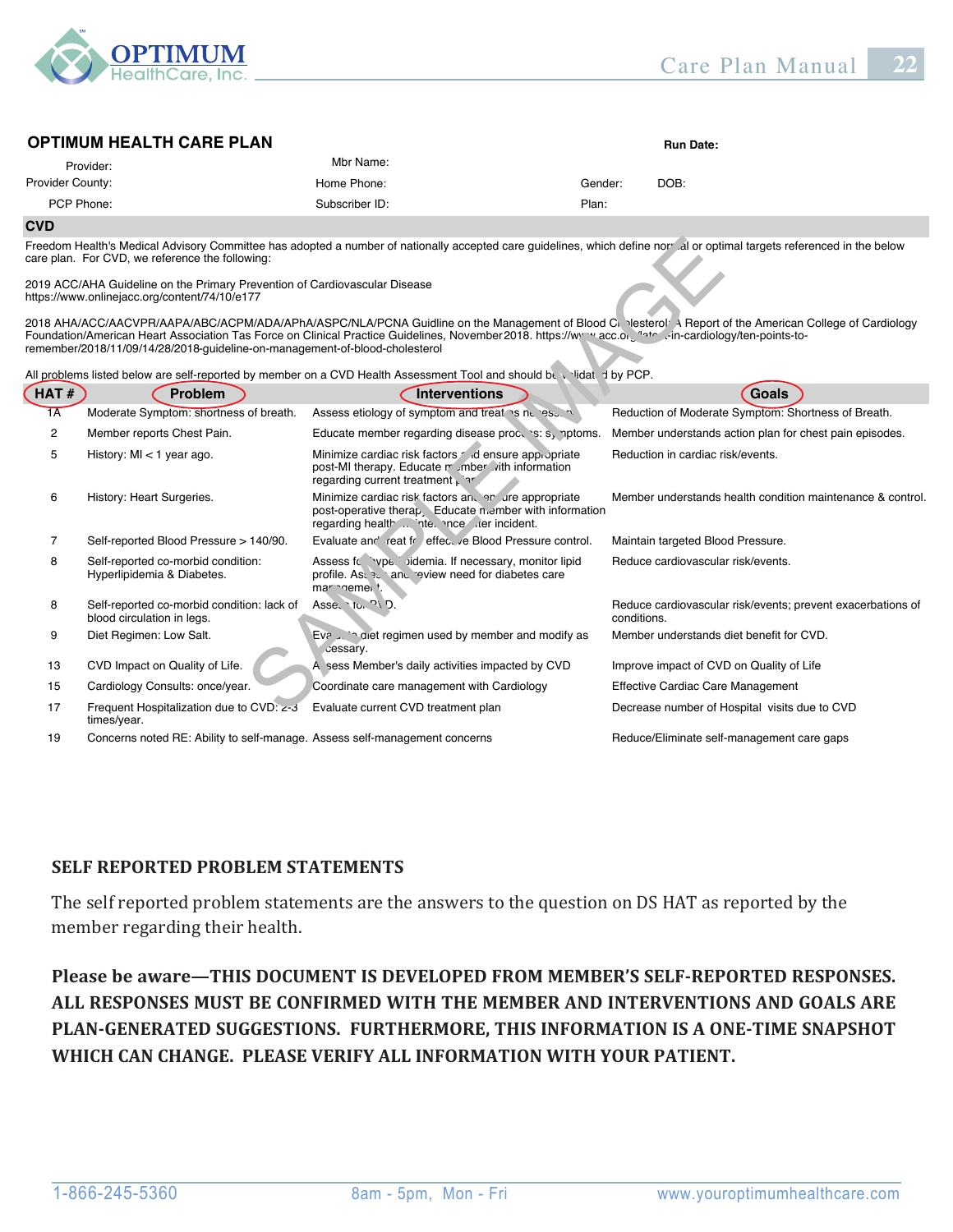

#### **Self Reported Health Assessment Confidential and Proprietary CVD** 1. Member has experienced shortness of breath. 10. Member does not smoke. 1. Member sometimes experiences shortness of breath. 11. Member do short use oxygen at home. 2. Member experiences chest pain. 12. Member experiences chest pain. 12. Member exercises 3-4 days per week. 4. Member had a heart attack. 13. Member states that heart condition sometimes prevents him/her from enjoying life. 5. Member had a heart attack less than a year ago. 14. Member has seen PCP once in the last year for Heart condition. 6. Member has had heart surgeries, ex. bypass, stents. 15. Member has seen Cardiologist once in the last year. 7. Member's blood pressure usually runs higher than 140/90. 16. Member has not been to the Emergency room due to his/her heart condition in the past year. 8. Member has high Cholesterol and Diabetes. 17. Member has been hospitalized 2 - 3 times in the past year due to his/her heart condition. 8. Member has problems with circulation in his/her legs. 18. Member thinks his/her heart condition has stayed the same over the past year. 9. Member is on a low salt diet. 19. Member has a poor ability to take care of themselves. **Run Date:**  PCP Phone: Mbr Name: Home Phone: Subscriber ID: Gender: Plan: **OPTIMUM HEALTH CARE PLAN** Provider: Provider County: Mbr Name:<br>
Subscriber ID:<br>
Subscriber ID:<br>
Subscriber ID:<br>
Subscriber ID:<br>
Subscriber ID:<br>
Subscriber ID:<br>
Than:<br>
10. Member does not write  $\frac{1}{2}$ . Member as a proposition in the last year<br>
14. Member as a particular th

#### **SELF REPORTED HEALTH ASSESSMENT**

The self reported problem statements are the answers to the question on DS HAT as reported by the member regarding their health.

**Please be aware—THIS DOCUMENT IS DEVELOPED FROM MEMBER'S SELF-REPORTED RESPONSES. ALL RESPONSES MUST BE CONFIRMED WITH THE MEMBER AND INTERVENTIONS AND GOALS ARE PLAN-GENERATED SUGGESTIONS. FURTHERMORE, THIS INFORMATION IS A ONE-TIME SNAPSHOT WHICH CAN CHANGE. PLEASE VERIFY ALL INFORMATION WITH YOUR PATIENT.**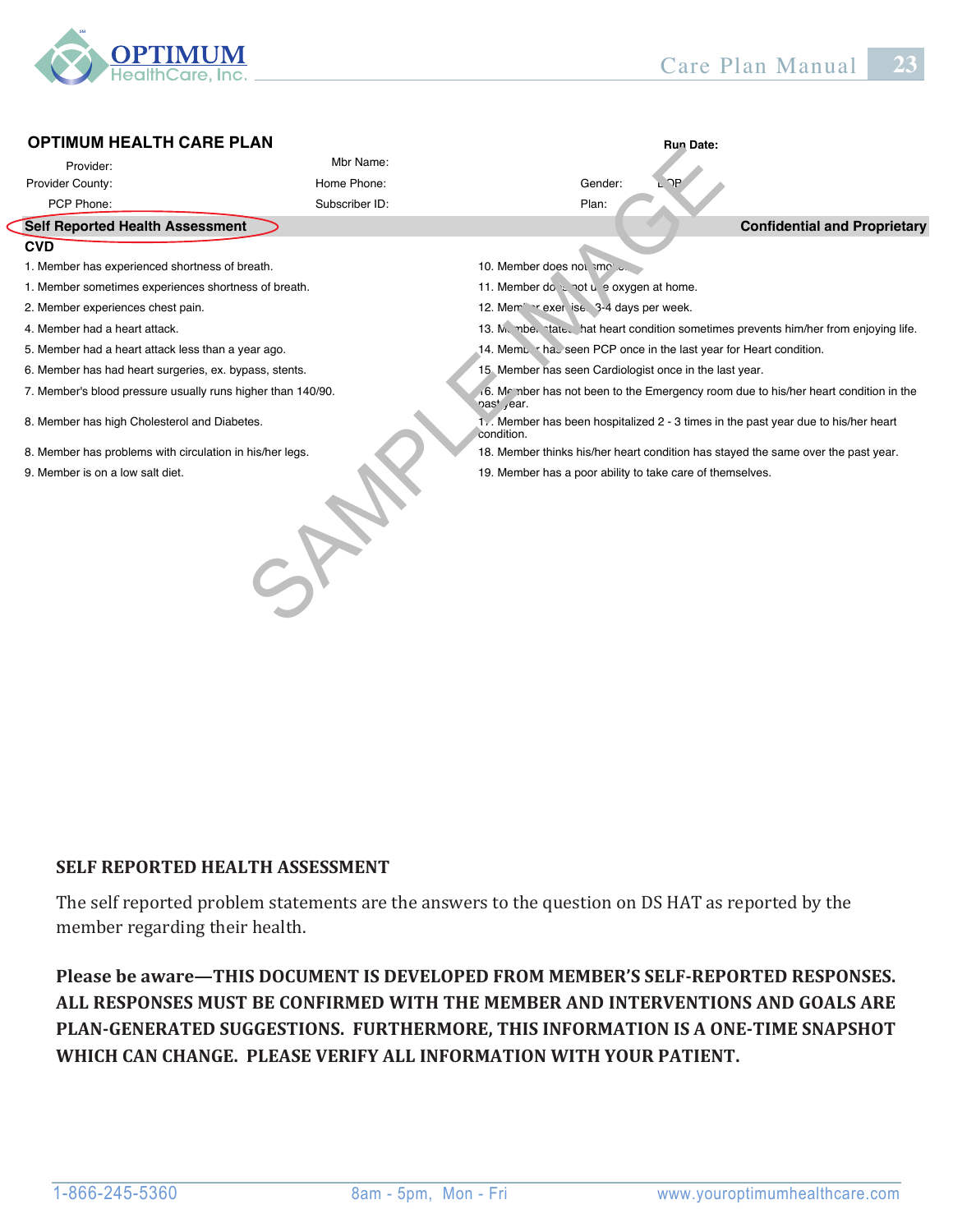

## **MEMBER SUMMARY**

This includes member's past diagnosis, prior date of service, any medications prescribed to the member, their continuity to the specified regimen, and any surgery or treatment provided.

The information on the Member Summary is pulled from claims information. The report includes:

- 1. HCC Group History & Disease Type
- 2. Eligibility History
- 3. Claim Activity Primary Care Physician
- 4. Claim Activity Specialty
- 5. Claim Activity Hospital
- 6. Claim Activity Pharmacy
- 7. Claim Activity Lab
- 1. HCC Group History & Disease Type: CMS pays Medicare Advantage plans based on the age/sex, demographic, county, and disease conditions of each particular member. This payment model is called the DCG/HCC Model and uses diagnoses identified for a patient within a given year to predict health risks for the following years along with potential resource utilization. A member's HCCs identify the type of disease the member was treated for in the past.
- 2. Eligibility History showing the effective date of election of the plan and its past history with the HMO.
- 3. Claim Activity Primary Care Physician with ICD-10 Codes and CPT Codes
- 4. Claim Activity Specialty with ICD-10 Codes and CPT Codes
- 5. Claim Activity Hospital with ICD-10 Codes and CPT Codes
- 6. Claim Activity Pharmacy
- 7. Claim Activity and Results Lab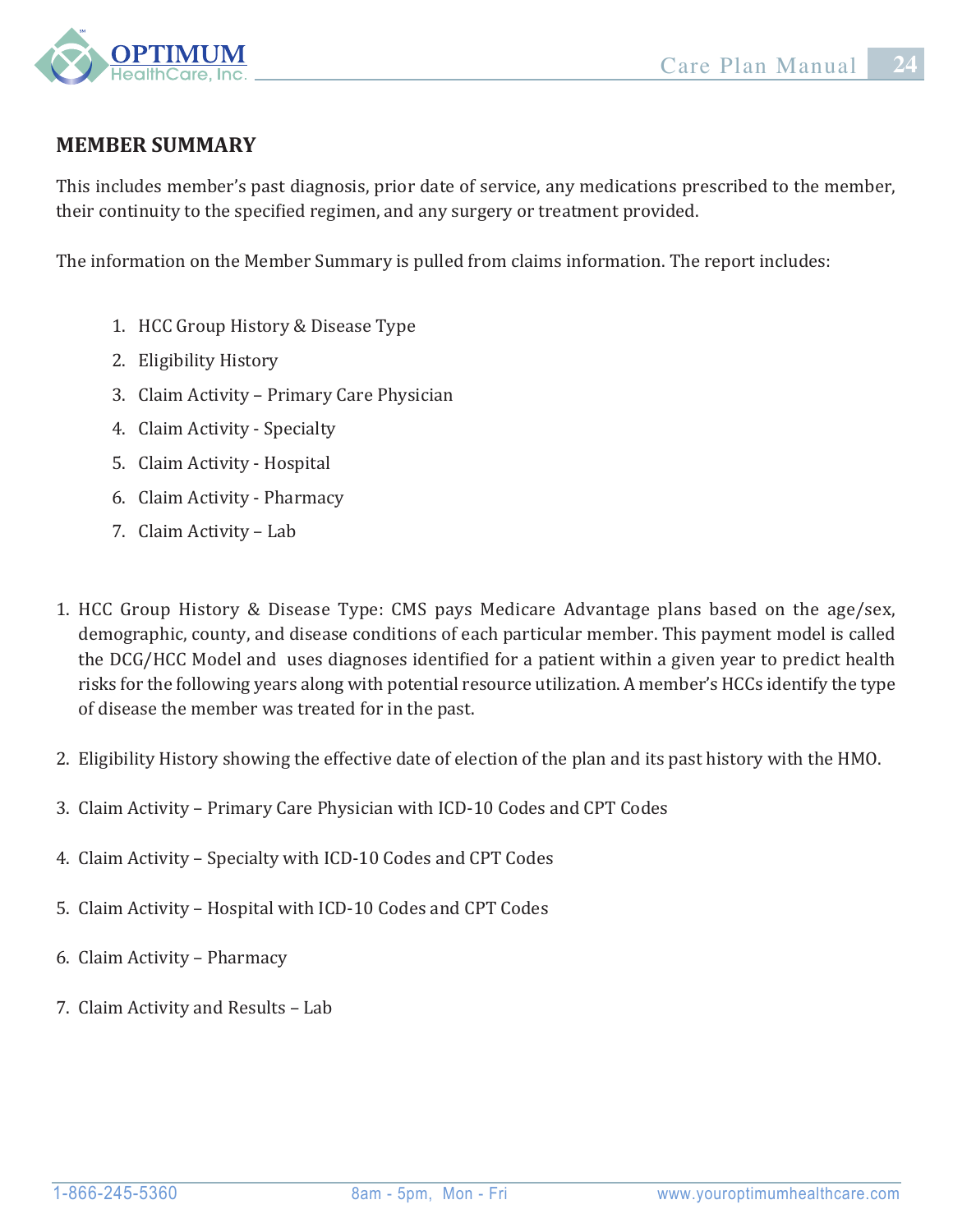

| <b>OPTIMUM HEALTH CARE PLAN</b><br>Provider:<br>Provider County:<br>PCP Phone: |                   | Mbr Name:<br>Home_Phone:<br>Subscriber ID:                                                                             |                  |                                                                                                                                       |         |                                          | <b>Run Date:</b><br>HICN:<br>DOB:<br>Gender: F<br>Plan: |                                                                                |                                                                  |                        |
|--------------------------------------------------------------------------------|-------------------|------------------------------------------------------------------------------------------------------------------------|------------------|---------------------------------------------------------------------------------------------------------------------------------------|---------|------------------------------------------|---------------------------------------------------------|--------------------------------------------------------------------------------|------------------------------------------------------------------|------------------------|
| <b>Member Summary</b>                                                          |                   |                                                                                                                        |                  |                                                                                                                                       |         |                                          |                                                         |                                                                                | <b>Confident'al and Proprietary</b>                              |                        |
|                                                                                |                   |                                                                                                                        |                  |                                                                                                                                       |         |                                          |                                                         |                                                                                |                                                                  |                        |
| <b>CMS HCC History</b>                                                         |                   |                                                                                                                        |                  |                                                                                                                                       |         |                                          |                                                         |                                                                                |                                                                  |                        |
|                                                                                | <b>HCC GROUP</b>  | <b>DISEASE TYPE</b>                                                                                                    |                  |                                                                                                                                       |         |                                          |                                                         |                                                                                |                                                                  |                        |
| <b>Eligiblity History</b>                                                      |                   |                                                                                                                        |                  |                                                                                                                                       |         |                                          |                                                         |                                                                                |                                                                  |                        |
|                                                                                | Year              | <b>Effective Range</b>                                                                                                 |                  |                                                                                                                                       |         |                                          |                                                         |                                                                                |                                                                  |                        |
|                                                                                | 2020              | 09/01/2020 - CURRENT                                                                                                   |                  |                                                                                                                                       |         |                                          |                                                         |                                                                                |                                                                  |                        |
|                                                                                |                   | Information and data included in claims based records relating to sensitive health conditions including, drug,         |                  |                                                                                                                                       |         |                                          |                                                         | hol or su                                                                      | ance abuse, mental health, sexually transmitted                  |                        |
|                                                                                |                   | diseases, HIV/AIDS have been suppressed. There may, however, be the inclusion of some information regar ing $\epsilon$ |                  |                                                                                                                                       |         |                                          |                                                         |                                                                                | itive conditions. Also, please refer to the HEDIS/MRA            |                        |
|                                                                                |                   | Portal for complete HCC member specific data.                                                                          |                  |                                                                                                                                       |         |                                          |                                                         |                                                                                |                                                                  |                        |
|                                                                                |                   |                                                                                                                        |                  |                                                                                                                                       |         |                                          |                                                         |                                                                                |                                                                  |                        |
|                                                                                |                   | <b>Claim Activity - PCP/Specialty</b>                                                                                  |                  |                                                                                                                                       |         |                                          |                                                         |                                                                                |                                                                  |                        |
| <b>DOS</b>                                                                     | ICD10             | <b>ICD10 Description</b>                                                                                               |                  | <b>HCC Grp</b>                                                                                                                        | CPT/Rev |                                          | CPT/Rev Pesch, Non.                                     |                                                                                |                                                                  | <b>Specialty</b>       |
| 10/1/2020                                                                      | 125.118           | Atherosclerotic heart dis                                                                                              |                  | 88                                                                                                                                    | 3075F   | CAD)                                     |                                                         | MOST RECE SYS TIC BLOOD PRESSURE 130-139 MM HG (DM) (HTN CKD                   |                                                                  | <b>FAMILY PRACTICE</b> |
| 10/1/2020                                                                      | 125.118           | Atherosclerotic heart dis                                                                                              |                  | 88                                                                                                                                    | 3078F   | .AD) (DM)                                |                                                         |                                                                                | M' 3T RECENT DI TOLIC BLOOD PRESSURE LESS THAN 80 MM HG (HTN CKD | <b>FAMILY PRACTICE</b> |
| 10/1/2020                                                                      | Z23               | Encounter for immunizatio                                                                                              |                  |                                                                                                                                       | 90674   |                                          | CUY . URES SUBUNIT PRESERVATIVE AND AN                  | INFLU <sup>T</sup> , VZA VIRUS VACCINE QUADRIVALENT (CCIIV4) DERIVED FROM CELL |                                                                  | <b>FAMILY PRACTICE</b> |
| 10/1/2020                                                                      | M17.11            | Unilateral primary osteoa                                                                                              |                  | FICE OF JTHER OUTPATIENT VISIT FOR THE EVALUATION AND<br>99204<br>ORTHOPEDIC SURGERY<br>MA NC' MENT OF A NEW PATIENT WHICH REQUIRES T |         |                                          |                                                         |                                                                                |                                                                  |                        |
| 10/1/2020<br>125.118<br>Atherosclerotic heart dis                              |                   |                                                                                                                        | 88               | 11.75                                                                                                                                 |         |                                          | MEDICATION LIST DOCUMENTED IN MEDICAL RECORD (COA)      |                                                                                | <b>FAMILY PRACTICE</b>                                           |                        |
|                                                                                |                   | <b>Claim Activity - Other Health Care Providers</b>                                                                    |                  |                                                                                                                                       |         |                                          |                                                         |                                                                                |                                                                  |                        |
| <b>DOS</b>                                                                     | ICD10             | <b>ICD10 Description</b>                                                                                               | <b>HCC Grp</b>   |                                                                                                                                       |         | C <sup>r</sup> /Rev C T/Rev L scription  |                                                         |                                                                                | <b>Specialty</b>                                                 |                        |
| <b>Claim Activity - Hospital</b>                                               |                   |                                                                                                                        |                  |                                                                                                                                       |         |                                          |                                                         |                                                                                |                                                                  |                        |
| <b>DOS</b><br>ICD <sub>10</sub><br><b>ICD10 Description</b>                    |                   |                                                                                                                        | н1<br><b>Grp</b> |                                                                                                                                       |         | L <sup>2</sup> T/h v CPT/Rev Description |                                                         |                                                                                | <b>Specialty</b>                                                 |                        |
|                                                                                |                   |                                                                                                                        |                  |                                                                                                                                       |         |                                          |                                                         |                                                                                |                                                                  |                        |
| <b>Claim Activity - Skilled Nursing Facility (SNF)</b>                         |                   |                                                                                                                        |                  |                                                                                                                                       |         |                                          |                                                         |                                                                                |                                                                  |                        |
| <b>DOS</b>                                                                     | ICD <sub>10</sub> | <b>ICD10 Description</b>                                                                                               | $H^{\prime}$     |                                                                                                                                       |         | <b>CPT/Rev CPT/Rev Description</b>       |                                                         |                                                                                | <b>Specialty</b>                                                 |                        |
| <b>Claim Activity - Pharmacy</b>                                               |                   |                                                                                                                        |                  |                                                                                                                                       |         |                                          |                                                         |                                                                                |                                                                  |                        |
| <b>DOS</b><br><b>Drug Name</b><br>Supply                                       |                   |                                                                                                                        |                  |                                                                                                                                       |         | Prescriber                               | Generic                                                 |                                                                                |                                                                  |                        |
| 10/5/2020                                                                      | 67                | BRIMONIDINE FOL 4 % OP                                                                                                 |                  |                                                                                                                                       |         |                                          | BRIMONIDINE TARTRATE OPHTH SOL                          |                                                                                |                                                                  |                        |
| 10/5/2020                                                                      | 90                | LATANOPROST SOL 0.005%                                                                                                 |                  |                                                                                                                                       |         |                                          | LATANOPROST OPHTH SOLN 0.005%                           |                                                                                |                                                                  |                        |
|                                                                                |                   |                                                                                                                        |                  |                                                                                                                                       |         |                                          |                                                         |                                                                                |                                                                  |                        |
| <b>Claim Activity - Lab</b>                                                    |                   |                                                                                                                        |                  |                                                                                                                                       |         |                                          |                                                         |                                                                                |                                                                  |                        |
| DOS                                                                            | Vendor            | <b>Result Name</b>                                                                                                     |                  |                                                                                                                                       |         |                                          | <b>LOINC</b>                                            | Result                                                                         |                                                                  |                        |

## **Tier 3 Care Plans**

Tier 3 Care Plans are generated following telephonic interview and assessment between at-risk members and specific Nurse/Social Work Case Managers. The in-depth assessment results from the HAT/DSHAT responses or other Case Management/Disease Management referral triggers. The Care Plan is developed, discussed, and shared with the PCP, member/ caregiver and other necessary providers during finalization and ongoing updates. Tier 3 Care Plans are additive to Tier 1 and 2 Care Plans. These Care Plans are the highest level of care and is for the most vulnerable beneficiaries. These Care Plans are dynamic in nature, often changing more than weekly.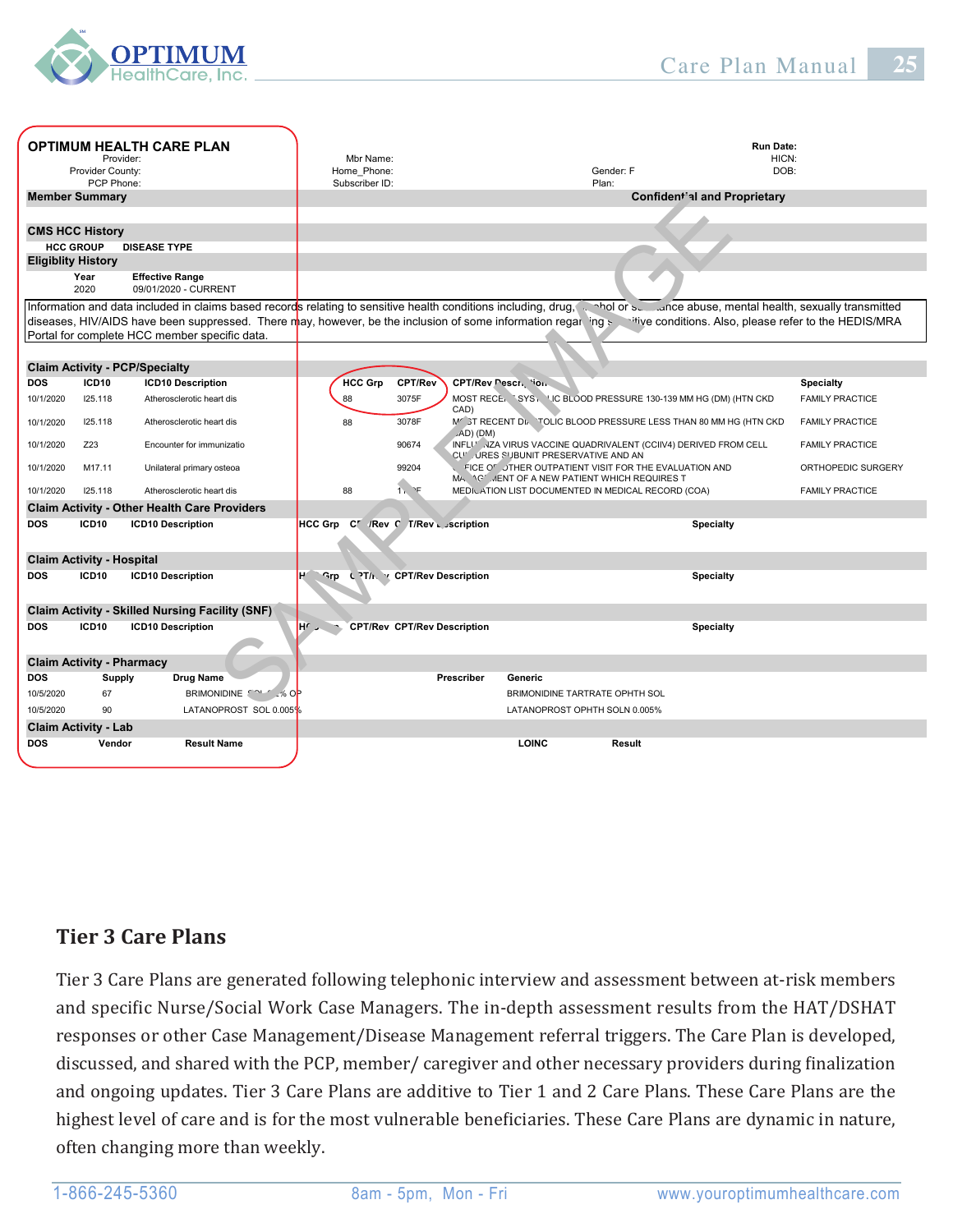

## **What Next?**

Optimum HealthCare is required by CMS to work with the SNP population in an individualized fashion to improve their health status. This document was created with that goal in mind. Please be aware the majority of this information is based on self-reported member information. Thus, its accuracy needs to be confirmed. As such, our goals and interventions must be verified and then implemented if necessary.

We ask that you review the information that we have provided as a resource to help improve the health status of our members. More specifically, please:

- Review all claims to ensure that all of the members' diagnoses have been recorded in the current year.
- Write prescriptions for any therapeutic interchanges listed in the pharmacy section that are indicated.
- Review the problem list and consider the interventions suggested. If needed, please schedule an appointment with the member to discuss any issues.
- Review the plan-suggested goals both now and in the future to ensure the member has maximally improved their health status.
- Review the self-reported answers the member supplied to all questionnaires to gather a comprehensive picture of the member's perception of their disease.
- Communicate with Optimum HealthCare to discuss any patients you feel could benefit from additional resources.

Sincerely,

**Optimum HealthCare**